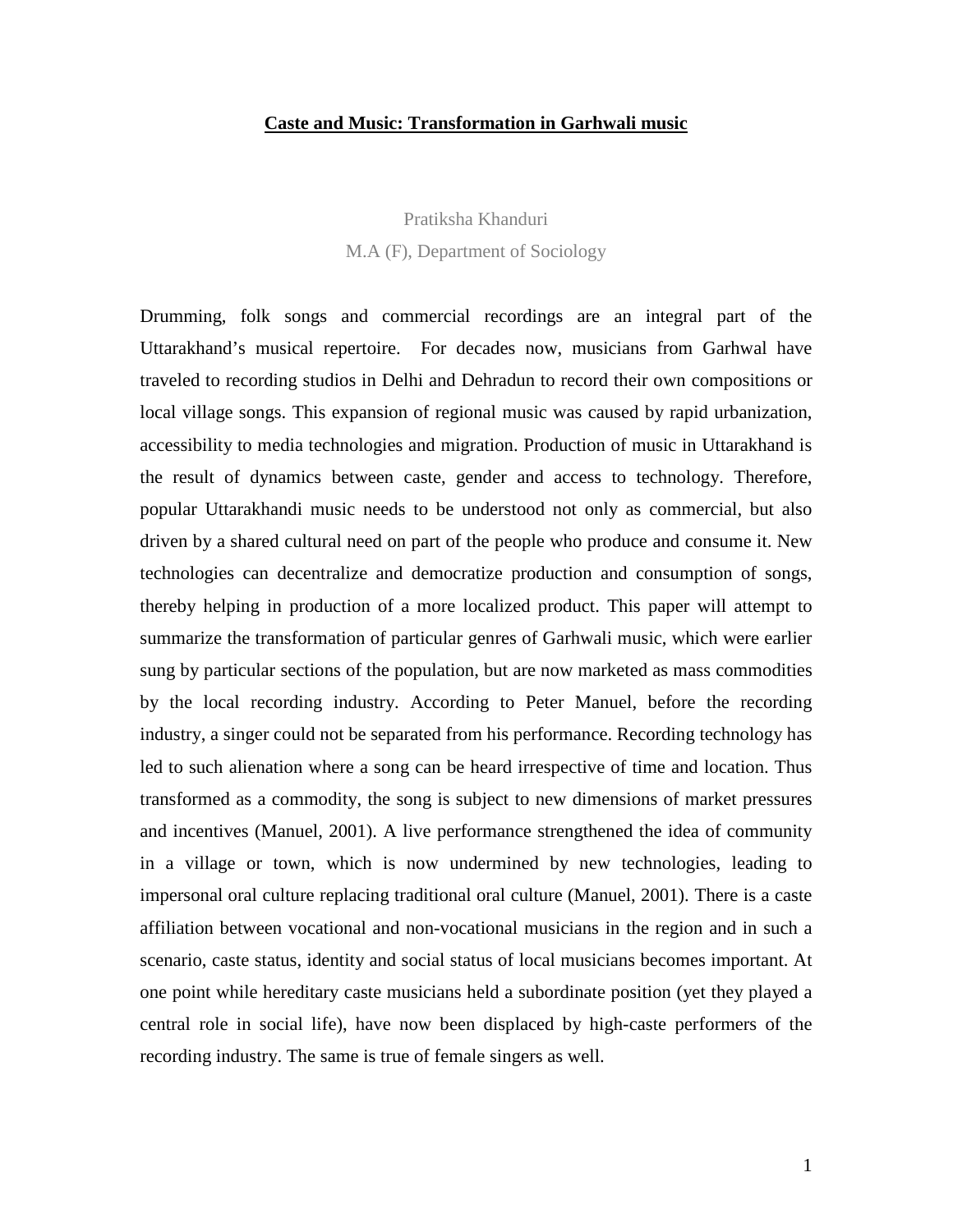The majority of my fieldwork was undertaken in the month of July, 2012 and involved interviewing the residents of New Tehri, musicians, producers, distributors and observation of events where music was a feature. As part of my research I was able to rely on certain non-state organizations and members of the community in the region. The research was largely conducted through interviews and interaction with the larger community, facilitators, musicians, journalists and academics in the field. As a local facilitator, I was able to rely on Hevalvani (or voice of Heval, a name derived from the valley where the initiative is located), the only community radio running in the area. Another source of excellent material was Mr. Mahipal Singh Negi, a former journalist who was involved with the anti-dam movement and has written extensively on it and activists from a local NGO - Mahila Samakhya, New Tehri. Although most of my field work was confined to Chamba and New Tehri, I was able to visit a remote village Gyoli, near Pokhal in Tehri district to view a religious ceremony in honour of the village diety.

The musicians I spoke to for the purpose of this study were largely local. Over the last few months, due to requests by listeners, Hevalvani has been inviting local folk and popular singers to their studio. It was with their help that I was able to identify singers I could interview and obtain recordings of songs that were important for my research. Also, the numerous CD distributors I spoke to provided me with contact details of singers and Disk Jockeys I could interview. As caste musicians such Aujhis are primarily located in villages, I attended religious ceremonies and weddings in New Tehri and Gyoli for easy access to them. The respondents also include consumers of the music who are local residents. I have tried to bring in perspectives of women, but largely my informants were men. This wasn't deliberate, but largely happened due to the reluctance of women to talk around family members. In such scenarios, they either asked their husbands or children to talk on their behalf, often citing their lack of 'clarity'. I found that women were much more inclined to talk freely when they were a) alone in the house b) outside the home (in a market, temple or park) c) When they were elderly. On such occasions female respondents were eager to put their point across and in cases where they were accompanied by female companions, asked them to add in as well.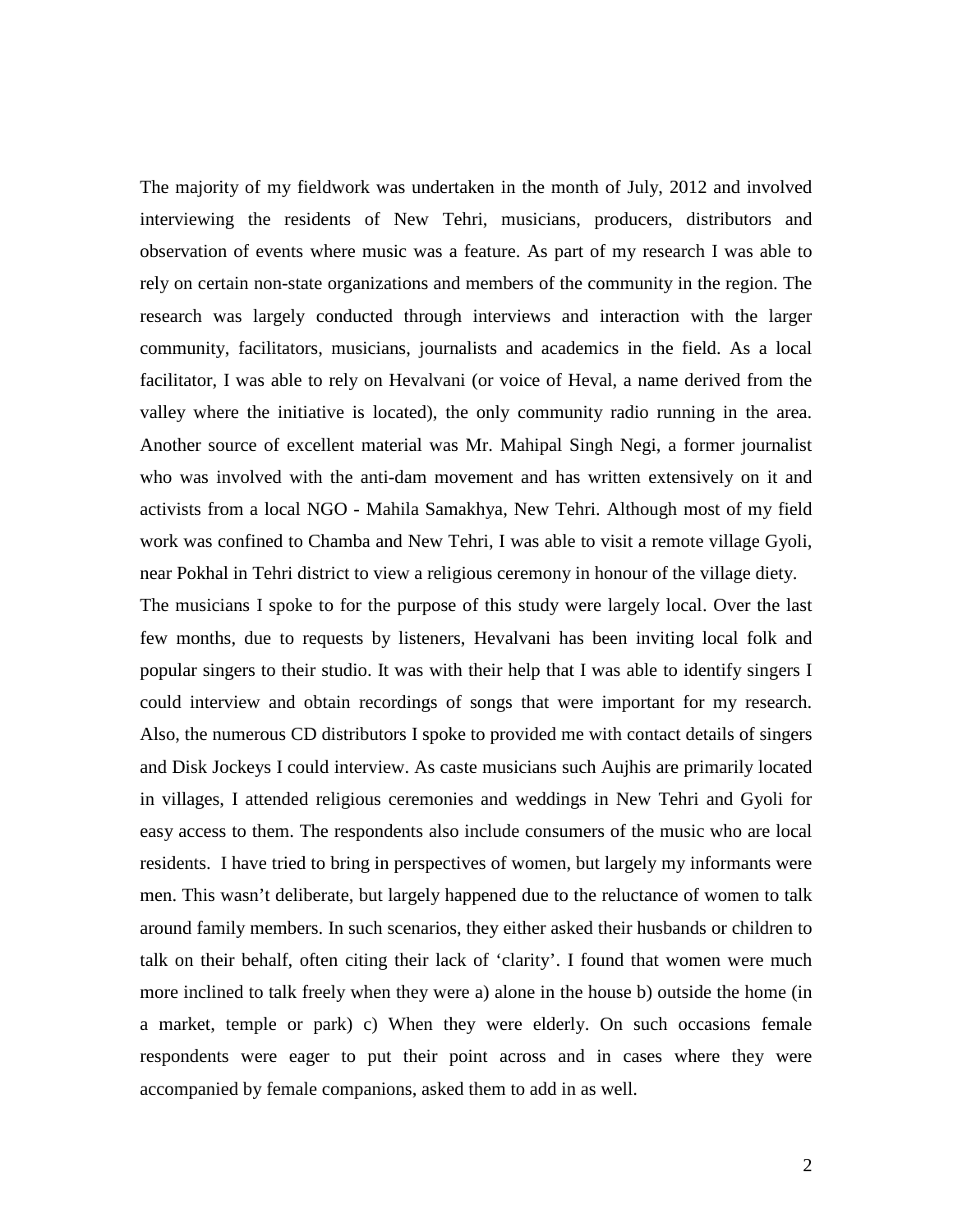Pahari caste structure is divided into two sections comprising of high caste groups (Brahmin and Rajput) and low-caste artisan groups (Shilpkar). Among the Shilpkars, there are distinct caste groups which are clearly defined. In this study, I will only be looking at two groups of hereditary caste musicians -Aujhis and Baddis, who are Shilpkars and were considered to be untouchables. Aujhi musicians by caste specialize in playing instruments, the most important among these being dhol-damaun. Baddis on the other hand were called to sing, dance and perform acrobatic displays for ritual and entertainment purposes. Their role has diminished to such an extent that very few among them are still practicing musicians (Alter, 2008).

Singing and dancing are not limited to particular castes, it is socially acceptable and doesn't pollute ones caste status. But in the past, it was widely considered to be an occupation for the untouchables. Thus we can say that there are two forms of professional musicians in Uttarakhand. The first category comprises of those that take up music because their caste and vocation is largely defined by it. Aujhis fall in this category. The second category comprises of those that have taken up music even though their castes are not defined by it. Between these two groups, we can make a distinction by their ceremonial importance. In the case of Aujhis, manifestation of the deity can happen only if an Aujhi is playing the dhol and damaun. Even if the same instruments are played by a Brahmin, the ritual will remain incomplete.

There is minor variation in language and customs across Garhwal. There is an allencompassing Garhwali identity alongwith a regional Uttarakhandi identity, these minor variations are equally important but are in the process of getting homogenized (Stefan-Fiol, 2008). There are regional variations in the language and can indicate the speaker's "residence".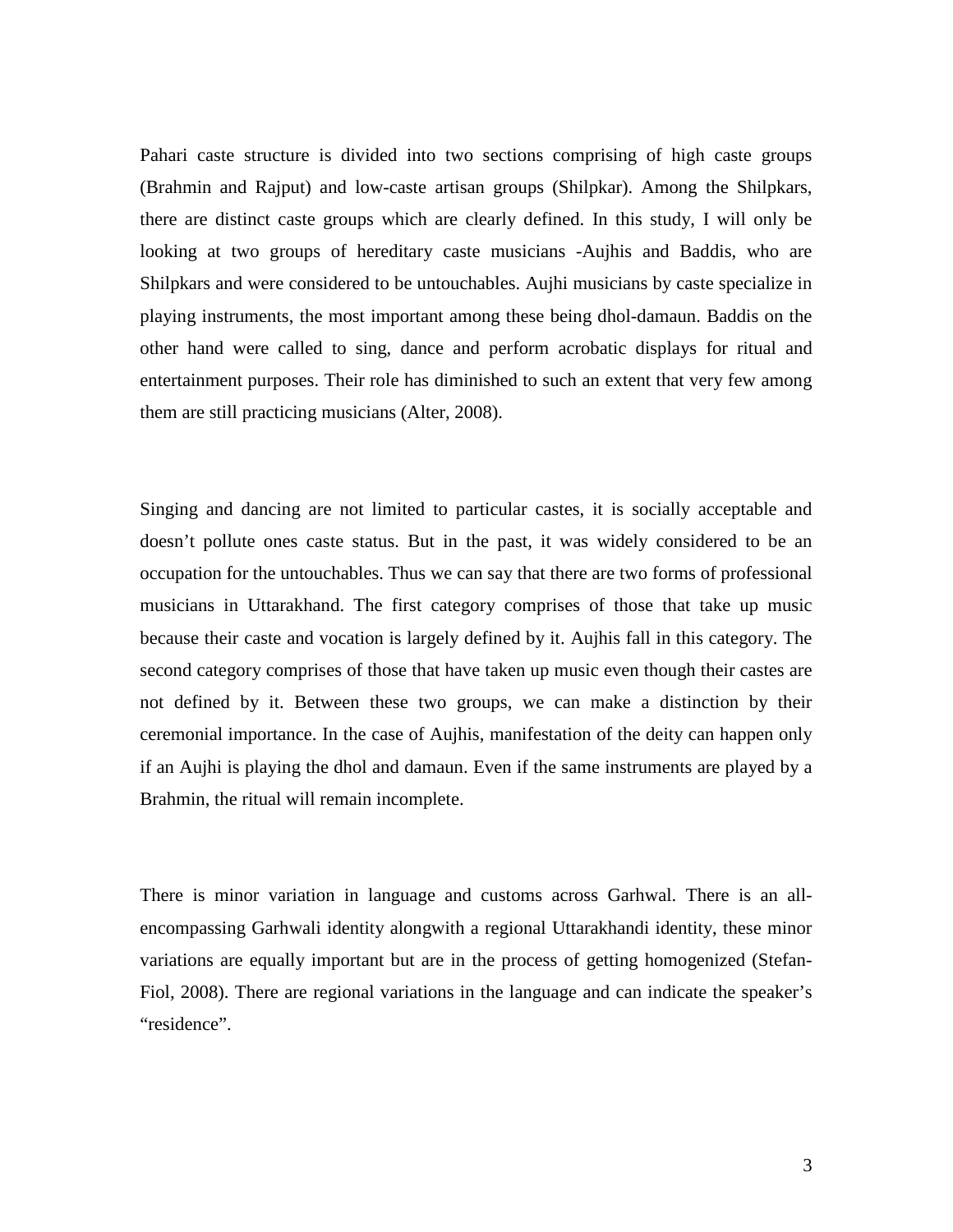Older forms of the language can be observed in certain folk songs such as pawaras, mangal and jag. Pawaras for example are epics about heroes which are orally transmitted. While they cannot be historically verified, they are important to get a sense of the past which was dominated by royal feuds (Alter, 2008).

The singers of such epic tales form the lowest rung of caste hierarchies. In the past, these musicians sang about the rulers, thus playing an important role in preserving the cultural and historical heritage. According to some of the people I interviewed, when centuries old skeletons were found in the Roopkund lake, it was the contents of a Pawara explain which gave investigators an idea of what could have lead to the death of over 500 people centuries back.

### **Caste Musicians**

### **Aujhis:**

According to Andrew Alter, 'Dhol sagar', the knowledge of Aujhis is so large that it refers to an 'ocean of knowledge on drumming'. Aujhi's have a particular ritual and spiritual importance as their drumming is used to communicate with the divine. Just like in Sufism, qawwali is the means of communicating with the spiritual realm through music, similarly dhol sagar is not concerned with dancing purely for entertainment, but for unity with the divine. Possession of an individual by a deity is considered to be auspicious. A mortal who has done great deeds can also become a deity and thus the boundaries between mortals and gods are blurred. Their stories are re-enacted and spirits of gods come to possess the bodies of people through the nature of music.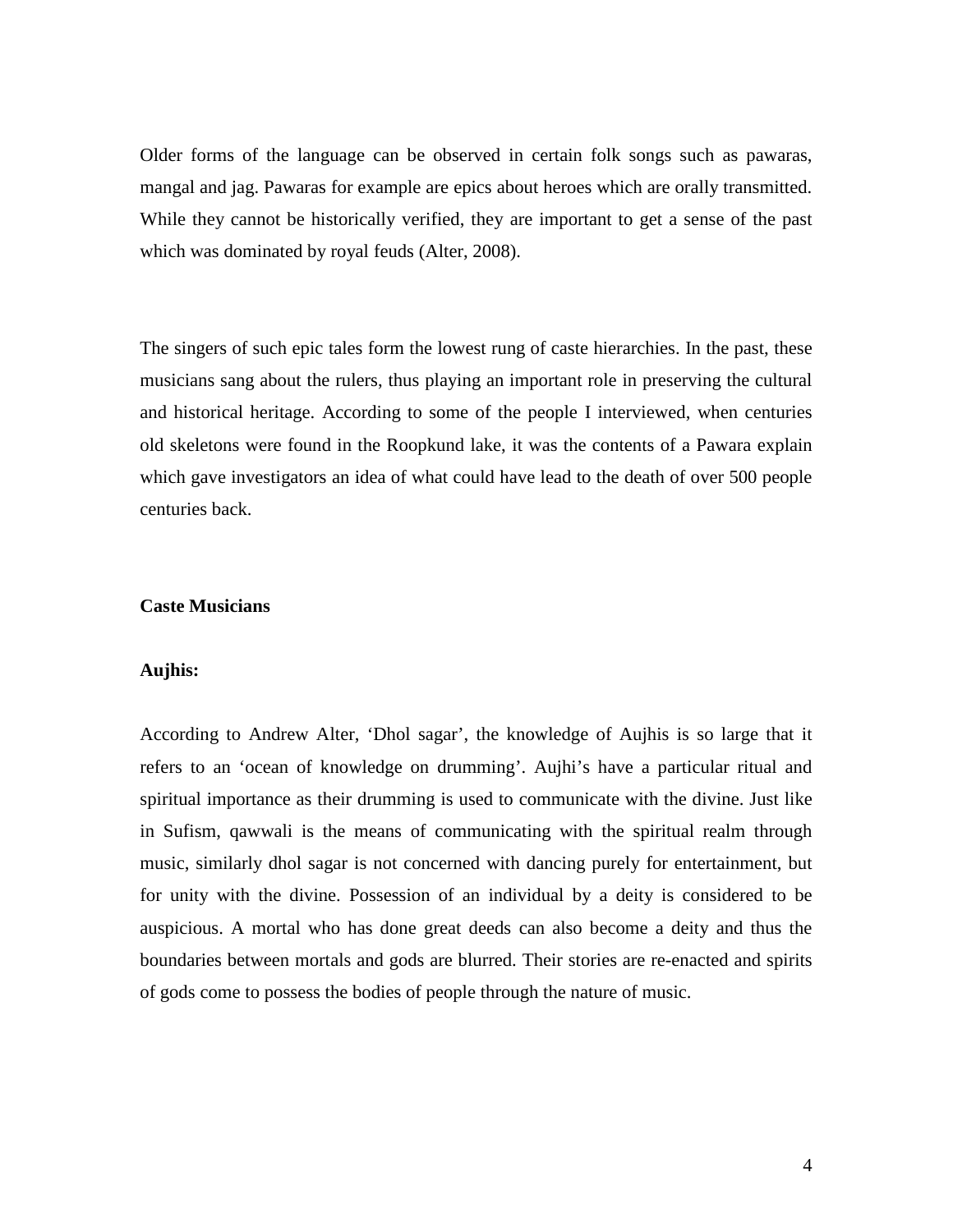Devtas come to possess people only when Aujhis play their music. So while the musician belongs to a very low caste, through their powerful drumming, they have the ability to summon deities (Alter, 2008). Festivals and celebrations are a crucial source of income for caste musicians as their music is an important part of ritual. It is assumed that this ritual importance would provide them with an upper hand during monetary negotiations. This is not so. In fact status of such musician caste groups is very low within the Garhwali society. With issues of caste and purity still being integral, many such musicians continue to be excluded from society. This creates an ambiguous position for them within the social structures because even though their music is integral for the completion of any ritual, they have very limited social and economic power.

In the past, with the patronage of the local village upper caste families and rulers, musicians had much more respect and economic security. With the collapse of local structures, and migration of families from the village, musicians have to solicit work. With the influx of the 'DJ culture', mass migration from villages and their paradoxical position in the social hierarchy, they have to resort to manual labour for survival. They have limited negotiation power as any offer to play at a wedding or puja is accepted, even if it means being paid a paltry sum as compensation. The Aujhi's I spoke to told me that as compensation ranged from 500-700 rupees, they had to take up alternative occupations such as daily wage labour to make ends meet.

Aujhi's are probably the biggest musician caste group in Garhwal for whom music is a vocation. They can mostly be found in villages and are absent from towns in Uttarakhand. Each village will have its own family of Aujhi musicians. All members of this caste share the same last name, which is Das and they are often referred to as "Daslog". They are known to worship their instrument as sacred and thus many define the term Das as servitude to their instruments and craft.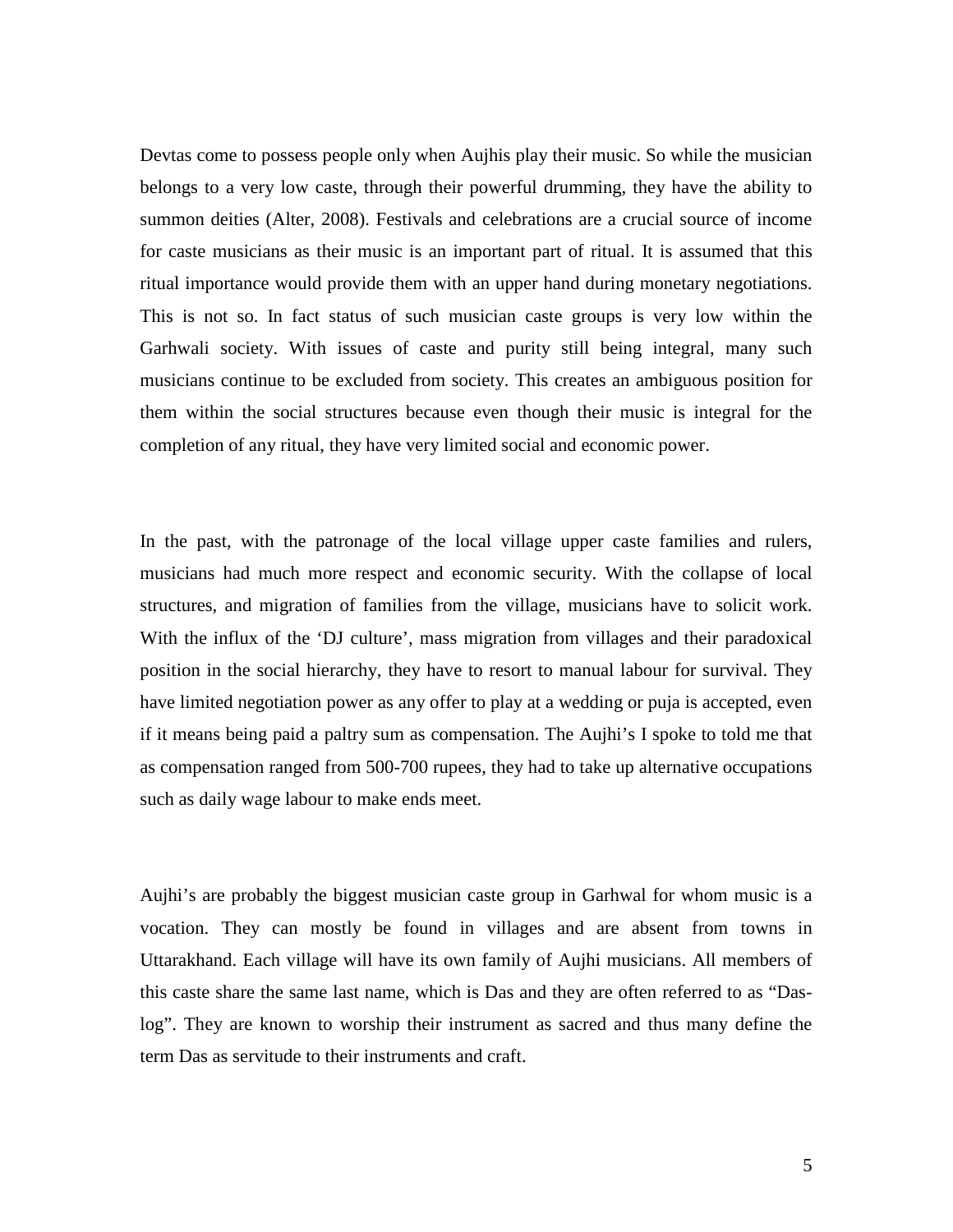Aujhis specialize in playing the Dhol-Damaun, which is at times played alongwith Nagara or Mashak (bagpipes). They derive their income and subsistence from musical specialization. The depraved social status and economic conditions of the Aujhi musicians was revealed to me in my interviews with members of that community. In the weddings that I attended in New Tehri, Aujhi's had been called from the ancestral village of the family, but mostly retained as an obligation. As Aujhis are mostly found in villages, people in towns at times prefer not to go through the trouble of calling them specially.

While earlier Aujhis were an integral part of the entertainment and festivities at a wedding, over the past few years their role has diminished considerably. If and when they are called, it is largely for cultural and obligatory purposes. They are invited to play as a wedding or auspicious occasion is deemed to be incomplete without the drumming of the Aujhi, yet during the occasion itself they are largely sidelined. Earlier when the village economy was stable and there was patronage from upper castes residing in the village, Aujhis were called for various ceremonies and were an integral part of it. This way they had a steady flow of income. Whether in the form of cash or grains, their needs were taken care of.

Traditionally Aujhis have a different song and drumming pattern for each ritual of the wedding. Songs are primarily about asking the "Kul devta" (house deity) of the family and ancestors to bestow blessings on the auspicious occasion or to celebrate the occasion with fanfare. Their importance has diminished over the past couple of years with the influx of what locals describe as "DJ and Band culture". There are now wedding bands accompanying the Aujhis when the baraat leaves. In the two baraats that I witnessed, neither the Aujhis or brass band made the effort of coordinating their performance with each other. These different groups of musicians chose to play their own style of music for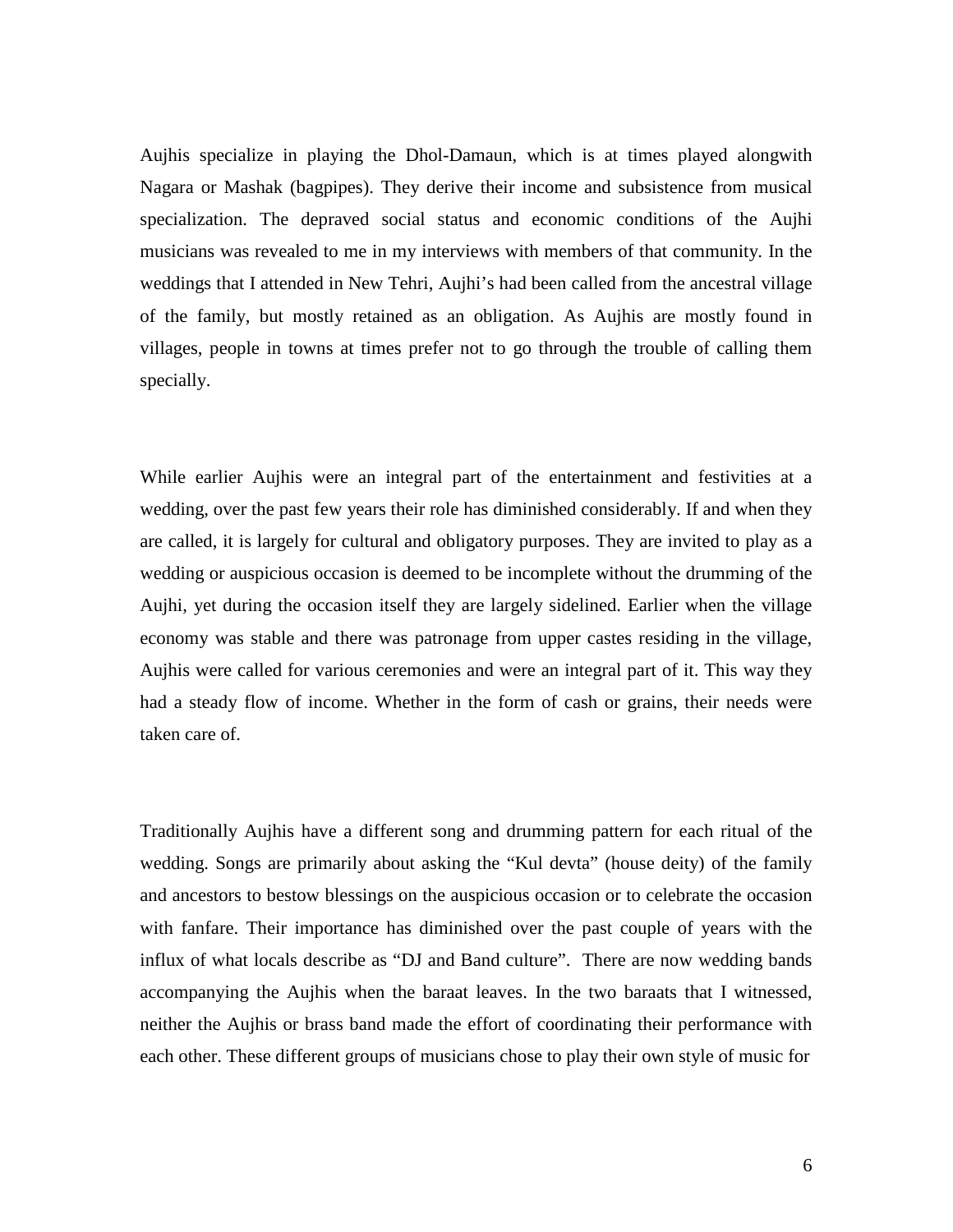the baraat simultaneously. An interesting part of the evening is when both started 'dueling' with each other through rapid drum beats. The brass band comprises of trumpets, trombones, drums etc. which very easily managed to overpower the music coming from the Aujhi's dhol. As the baraat started making its way forward, the baraatis had divided into two groups – people that were dancing to bollywood songs being played by the band and those dancing to the beat of the drums.

Because of deeply entrenched caste hierarchies and low social position of the Aujhis, the art is dying out. Out of the six Aujhi musicians I had spoken to, one had already left the profession and the other five had chosen not to pass along the craft to their children. For their performance they were paid between Rs. 500-700, which also included traveling costs. Musicians admitted that most people were reluctant to pay that much for their services, in spite of knowing that for certain occasions such as weddings, it meant giving their services for 2-3 days. Many attributed this to their low social status, as one musician said, "Look at how much these same people are willing to pay big money for a band and DJ. If we were high caste musicians or were playing newer, bollywood songs, we wouldn't be paid so less". This same Aujhi had over the past few months learnt how to play bollywood songs, as he demonstrated by playing Chikni Chameli. He was yet to play this at a wedding, but had hoped by adapting his skills to what people were looking for, he could get more work and better pay. Though he admitted he was reluctant to play such songs in weddings as it was not part of centuries old Aujhi repertoire, but he wanted to show that he had the skills to do so.

As the money earned by playing music is not enough for sustenance, many have resorted to manual labour under NREGA or some secondary occupation to make ends meet. In the case of Dev Das, a former Aujhi performer who now ran his own tailoring shop in New Tehri, reservations for low caste communities meant that his children could get government jobs. He admitted that he was reluctant to tell people about his past, though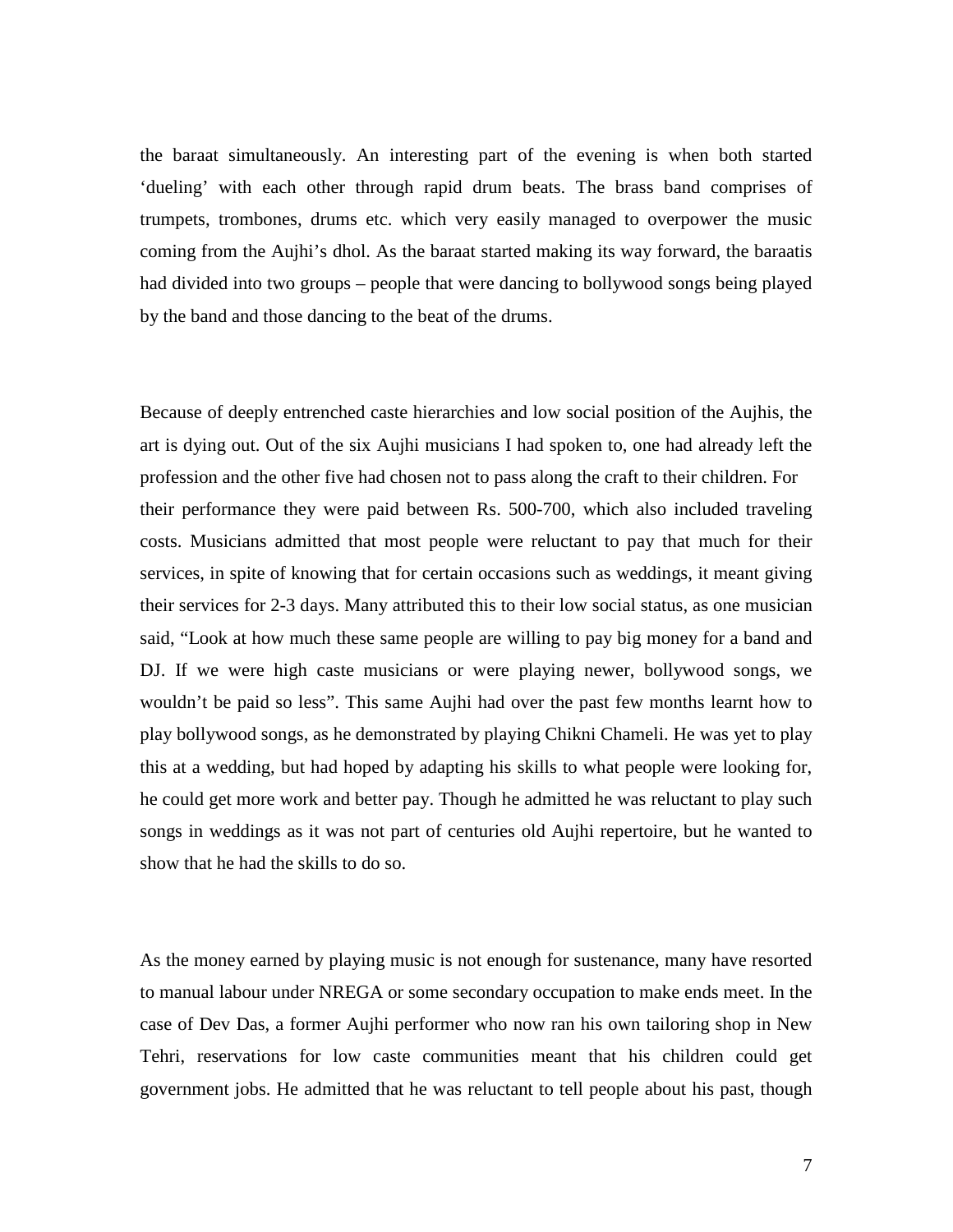most could guess once they knew his surname. "We are treated like 'das'. I decided to educate my children as they found this work to be shameful".

### **Baddis:**

Similarly, the number of Baddi singers has gone down considerably over the years and now only a handful of Baddi musicians still remain in Garhwal. They specialize as musical entertainers, but now very few remain as practicing musicians. At one point Baddi musicians would travel from one place to another and women played a significant role as singers and dancers. There remained a stigma between entertainment and prostitution and was perhaps one of the reasons behind their disappearance. Nevertheless, Baddis were called to sing, dance and perform acrobatic displays for ritual functions (Alter, 2008).

It is important to note that though there are very few Baddi musicians left and that many Aujhi's are reluctant to pass on their skills to their children, some protection in the form of 'artistic patronage' has emerged for them by recognition of their music as art and influx of tourism. Though there is next to no state support, some are being appreciated for their talent by being invited to perform at cultural events. With a large migrant population based out of Uttarakhand, slowly some are also getting offers to play in cities like Delhi and Mumbai for events organized by Uttarakhand Samitis. Tourism has also meant that hotels require them to perform at various 'cultural nights' which are held for tourists who want to experience folk culture of the state and it is emerging as an important source of income and subsistence for certain musicians.

Auji's use music to perform their castes duties within the society. In contrast, non-caste musicians come to music by choice as singing and dancing is not the exclusive domain of any particular caste or group.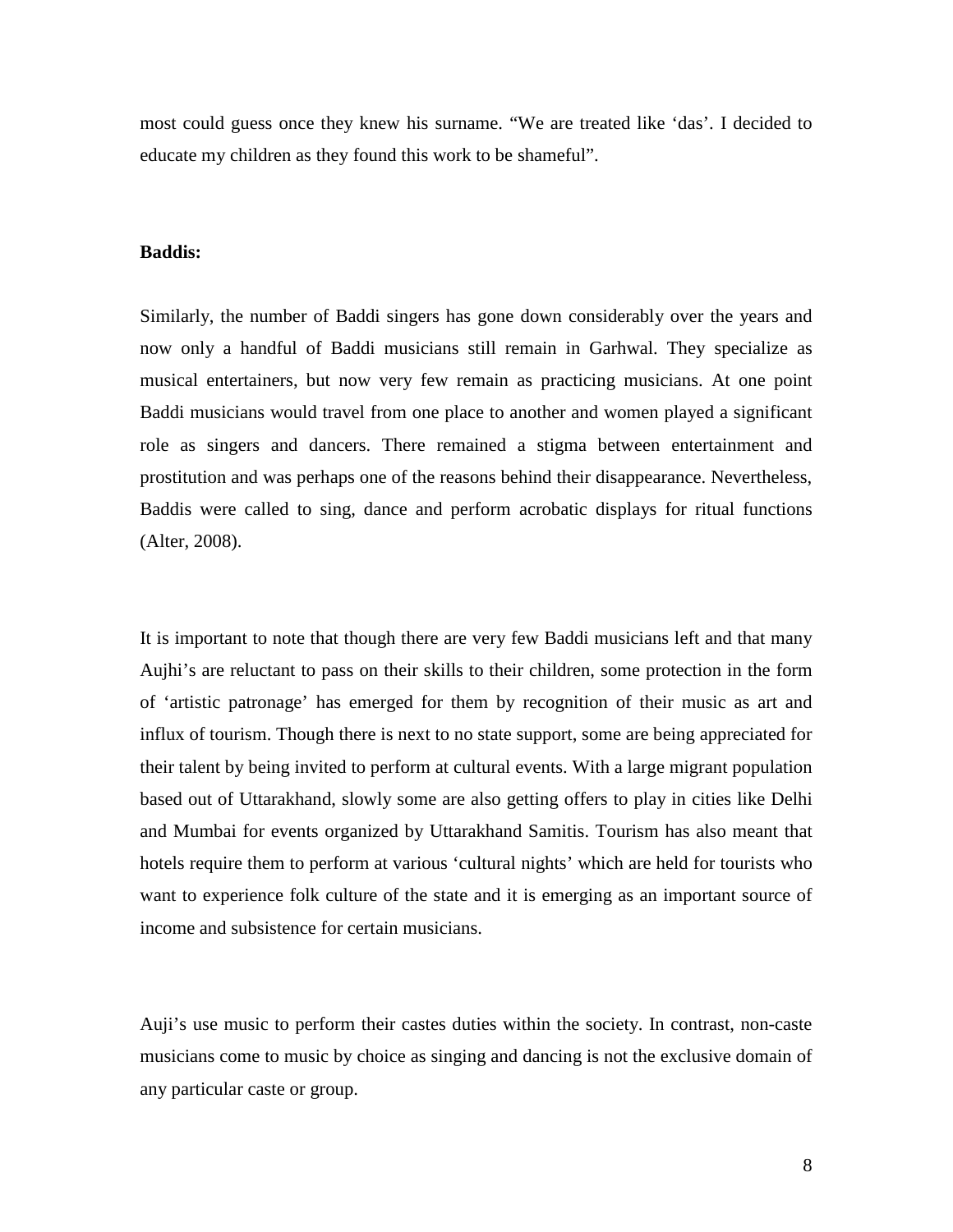There is a large repertoire of folk songs and dances which are performed by upper castes and lower castes alike. Such singers though are not specialists and may perform for entertainment purposes. The present trend of commodification of music through the recording industry has had an impact on the musical practice. Many upper caste local singers have now started to seek a vocation as recording artists in this commercial arena. In this case, one of the important factors being redefined are the concepts related to artistry and vocation. For an Auji his music is a vocation. Playing instruments is part of their inherited role in society. It is how they derive their subsistence and its artistic value is secondary in nature. But by becoming recording artists (like in the case of Uttam Das, an Aujhi who has garnered fame through the recording industry) they are able to raise their craft to an artistic endeavour by performing in the same arena as other well-to-do upper caste artists (Fiol-Patrick, 2008).

Uttam Das has dealt with the vocational and artistic aspects in his own way. He is the only known musician in the state who can play the dhol and damaun at the same time, a task carried out by two musicians. Because of this uniqueness of his act, he has recorded CD's and in turn has been invited abroad for performances. Along the way he also opened up a music school in his village to impart the knowledge of Dhol Sagar and in August 2012 held an open workshop for people who wanted to learn this art which has been largely restricted to a particular caste. His main source of income is not derived from the sale of his CD's, but through the fame generated by the easy accessibility of his music. As more people got to know of him, he started receiving offers to play at functions in India and abroad.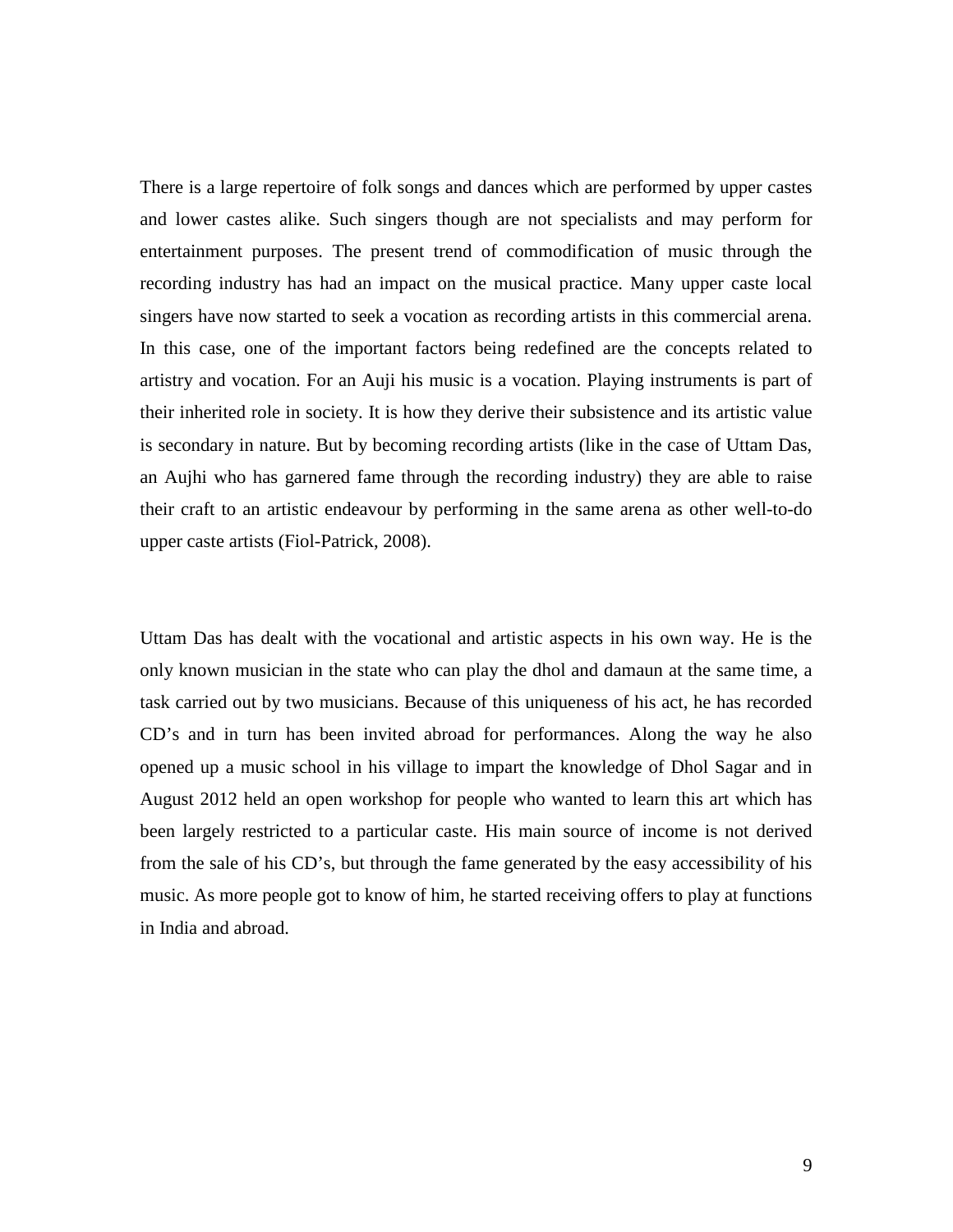Another story which was brought to my attention was of Makani Devi and Sandali Devi from Narender Nagar in Tehri District. Both these women belonged to Shilpkar families and upon death of their husbands took up dhol-damaun to make ends meet. They were discovered in 2010 by a women's organization that was holding a stage show of folk and traditional songs sung primarily by women. These two women have emerged as Uttarakhand's only female duo that perform an art largely restricted to men from their communities.

It is important to bring up these two stories as they show how traditional caste and gender structures are being challenged. For certain low-caste musicians, their art offers them a way of going beyond vague their normal social status in society. By releasing a CD or performing on stage, these musicians aspire to break out of their low-caste status by improving their status through music in the very society which placed them in the bottom of the social hierarchy. These are instances where musicians may reverse relationships of power. Brahmins maintain a superior hierarchical position, but when rituals require music to communicate with gods, caste musicians reinforce their stake to society.

# **Non-caste musicians:**

These are singers who receive payment for musical performances and don't have connection to any endogamous musician caste, but come to music by choice. To understand non-caste music specialists, we need to understand the regional music industry. In the 80's as regional music industry grew, accessibility of media technologies and influx of rural migrants in cities helped in emergence of new genres. They evolved a new type of music without abandoning their original regional styles. A typical album of Uttarakhandi geet comprises of songs which are influenced by folk, devotional and regional elements.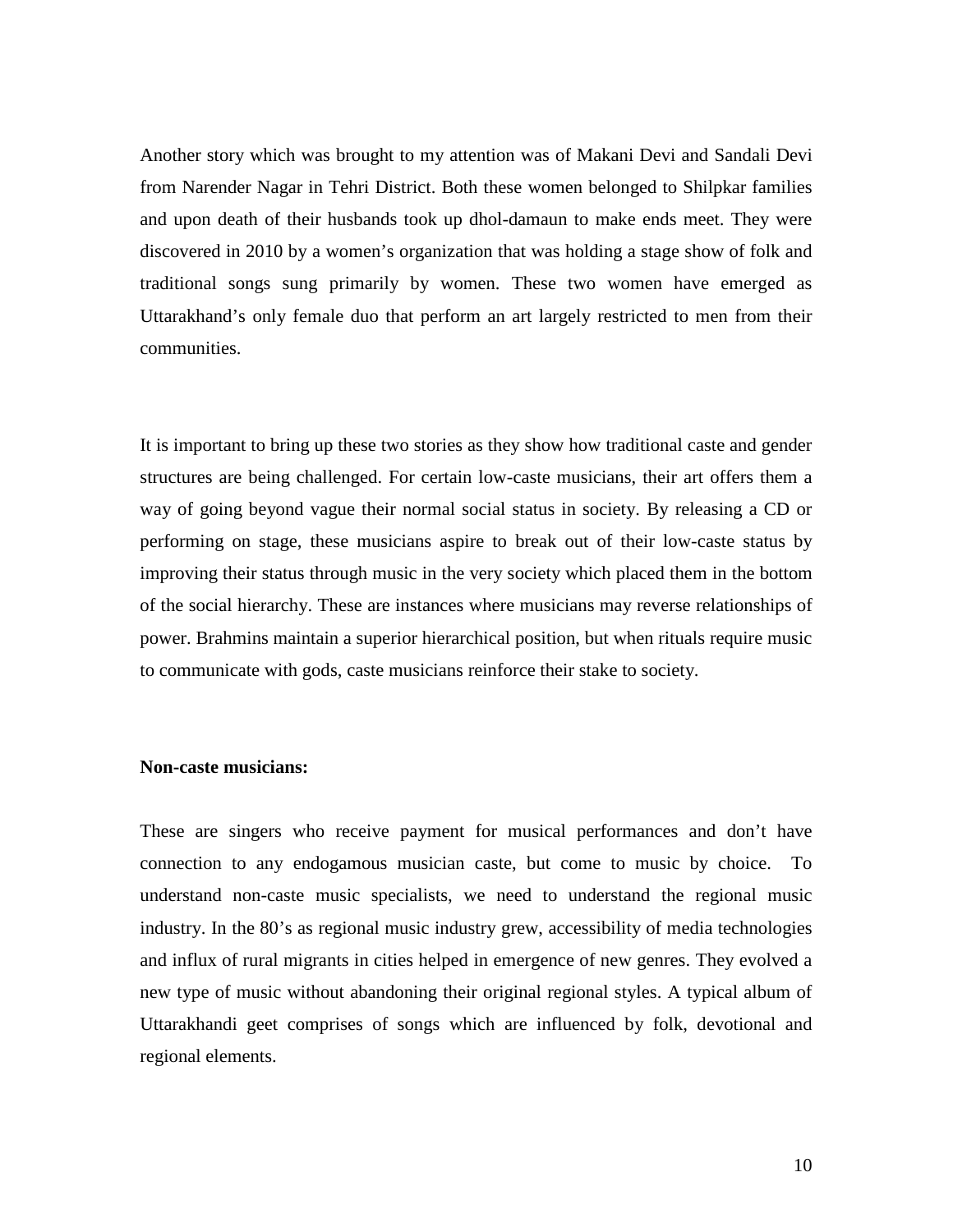This is marketed as regional folk music and the popularity of this combination suggests that for recording companies, this is a formula that works, as a local producer said to me:

"This makes a CD multi-dimensional. There are different songs for different moods. So one day you can listen to a jagar, the next you can listen to a love song. You get value for money. People are more likely to buy such CD's rather than compositions that purely focus either on devotional songs or 'masti' music".

Also, as musicians primarily derive their incomes from stage shows, a CD displaying their different musical abilities helps them get more contracts for live performances. It becomes a medium through which organizers get to know that a particular musician will not only be able to sing songs that are traditionally rich, but also popular songs that people could dance to. Therefore, the structure of songs in a stage show where folk, 'masti music', devotional etc have to be a part of one performance has come to incorporated in the composition of a CD as well.. Different mood settings and preferences have to be accommodated within a limited price of one CD.

Jyoti Dhobal, a local singer and producer from New Tehri who also ran a garments shop as his primary occupation admitted that he had self financed and distributed a CD of his compositions for fame and prestige rather than just money. "I always loved singing and wanted to be famous. I know it's very difficult to 'make it big' in this business, that's why I never closed my shop. But I always wanted to be known for my singing, so I decided to invest my money in the music businesses". Therefore there are two types of recording artists – those that get paid by recording companies for their music, and those that self-finance their own CD's.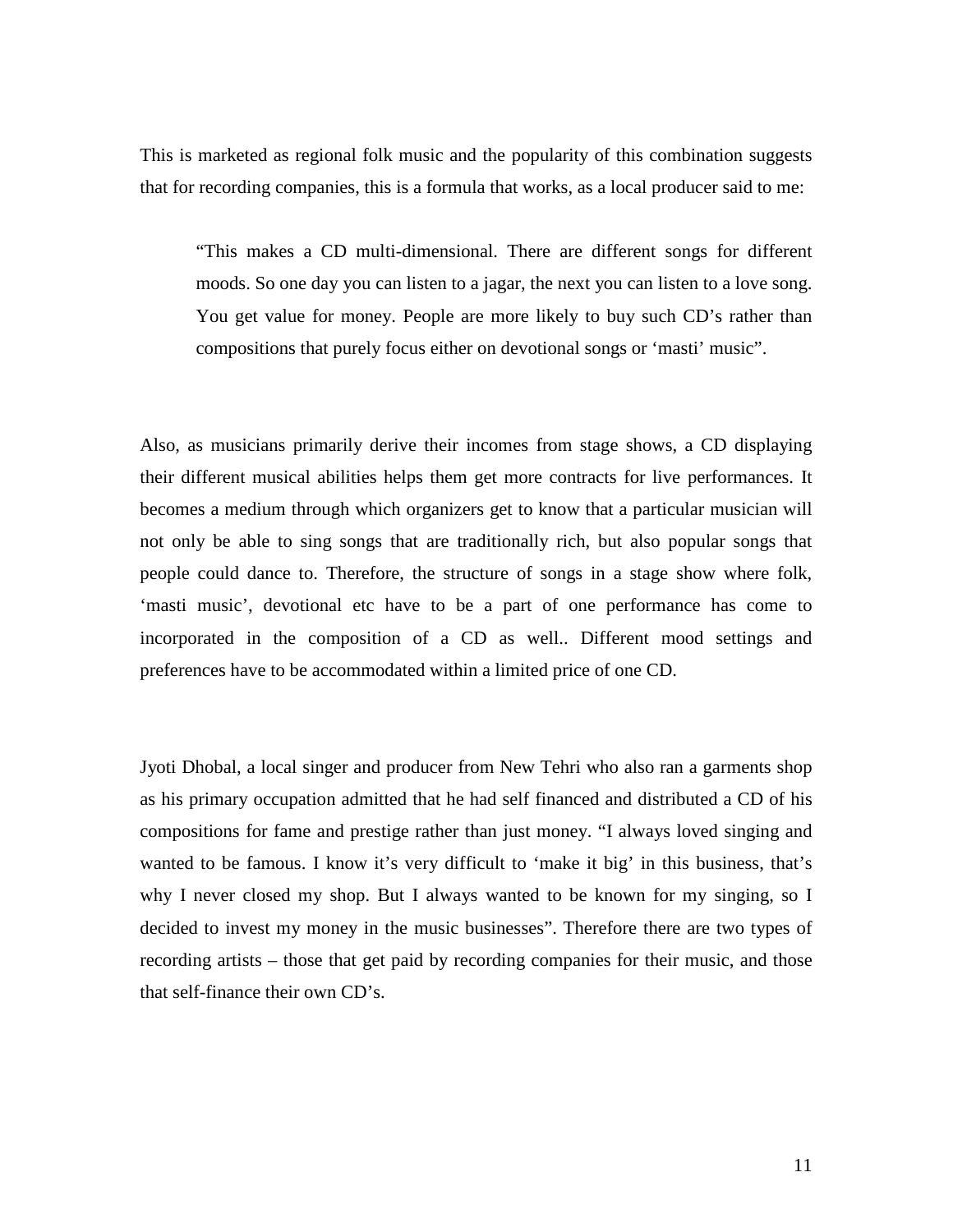Studying the text of songs helps us to understand the way in which 'tradition' is an integral aspect of a lot of these songs. Many of the sentiments and themes are drawn from the rural life: village imagery, boy pining after his village love, natural beauty of the hills etc. To heighten the village imagery, many music producers add a sample of flowing water or chirping birds. In this way, by emphasizing on themes which are familiar to the consumer, the songs take on a melodramatic tone. We have to understand the extent to which music is said to have meaning. According to Peter Manuel in "Cassette Culture: Popular Music and Technology in North India", while lyrics are abstract in nature, they also suggest a preferred reading which is generally located within commonly agreed on meanings of the group from which is originates. Therefore, certain Garhwali songs establish a particular definition of romanticized feminity: the naïve, innocent village belle with a certain dreamlike quality and elusiveness.

The singers themselves are consumers of regional music as well. They make an assessment of regional music in specific local contexts and change their musical focus accordingly. Either by bypassing recording industry and releasing their songs directly online, or by changing the focus of their music to a more political one, or by singing traditional folk songs for the more 'cultured' audience, musicians are constantly reassessing their strategies as they evaluate the impact of other musicians.

Musical accompaniments are an amalgam of traditional (dhol-damau, masak-baja, ransingha) and modern (Violin, drums, flute, tabla, guitar and keyboard) musical instruments. While modern instruments take the lead in a composition, by addition of folk instruments, many songs categorize themselves are 'folk' or 'traditional' even though they might not be so.

Recorded devotional music showcases a more polished, professional version of the song, with an orchestra and other accompaniments, compared to the actual live rendition by a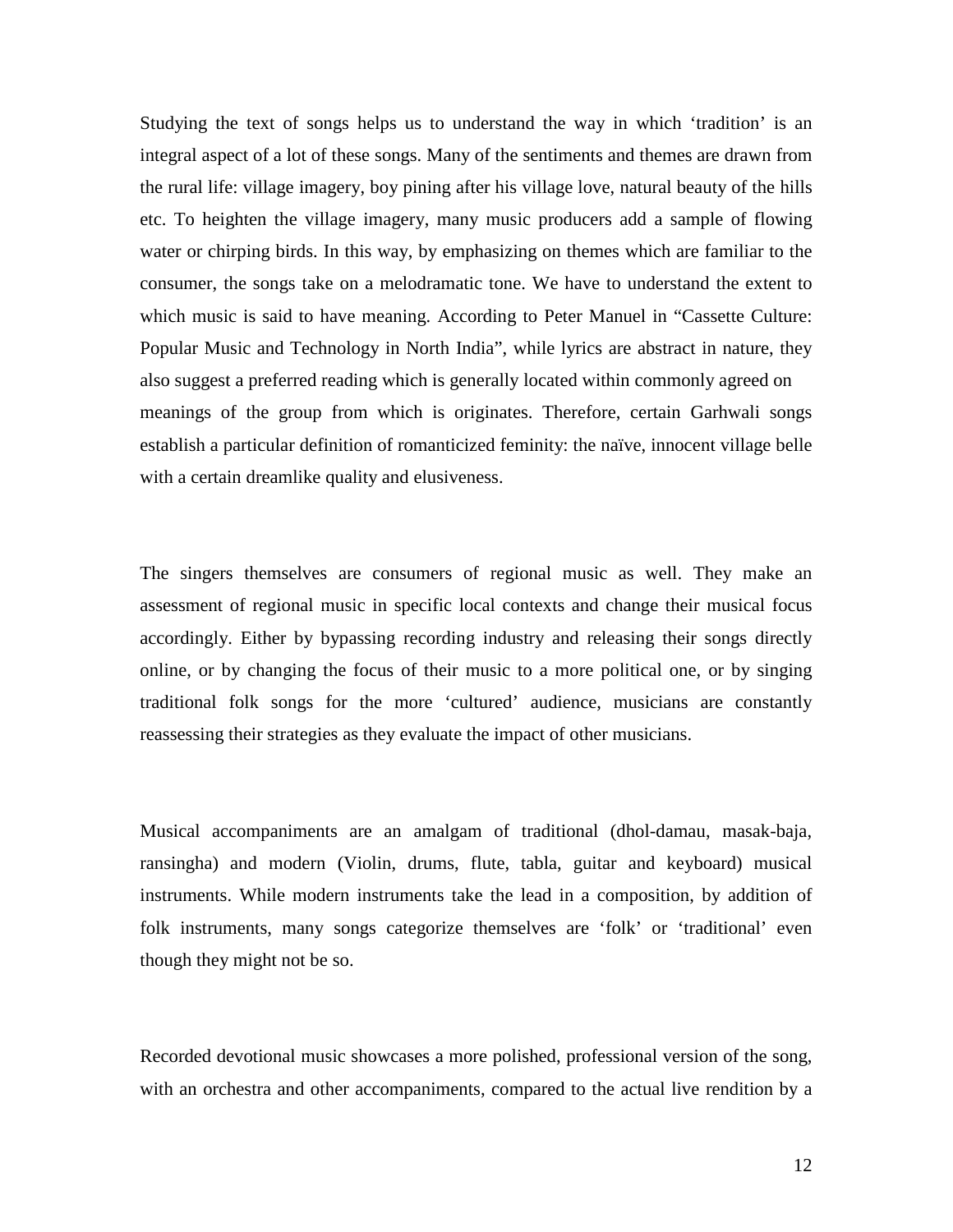caste musician. Before recorded music, a musician was deeply embedded in his musical performance. Recorded music takes on a life of its own where consumers can listen to a fixed rendition of a song irrespective of time or place. This brought about fundamental changes in traditional patterns of musical production and consumption. For some, the spread of media technologies has contributed to the decline of the folk musician.

### **Devotional Songs**

Producers realize that successful devotional CD's enjoy a longer 'shelf life' compared to other popular releases. These recordings become an asset for a long time as the devotees will always look for these devotional songs. Demand for popular songs dwindles within a few months of its release. According to Peter Manuel, mainstream Hindi bhajans can be regarded as a sort of commercial 'great tradition', in the sense that it enjoys a panregional audience. Decentralization of the music industry meant that commercial versions of 'lesser traditions' have been marketed by the small, grass-roots oriented producers. Tapes of devotional music may be played in the background purely for aesthetic value or devotees might use an appropriate CD to accompany a domestic or temple puja.

Recordings often include chimes or group singing in order to recreate the temple atmosphere. Much of Garhwali devotional songs can be classified according to the particular deity to whom it is addressed. Many devotional songs centre on specific deities. In many cases, the producers or singers themselves might be devotees of a particular deity. Local singers Ravi and Padam Gosain produced a CD on the pilgrimage honouring Lord Maniknath as they themselves were ardent followers of his. Out of countless CD's they have produced, distributed and sang in, the one on Lord Maniknath did very well commercially, a fact they attribute to 'blessings from the god'.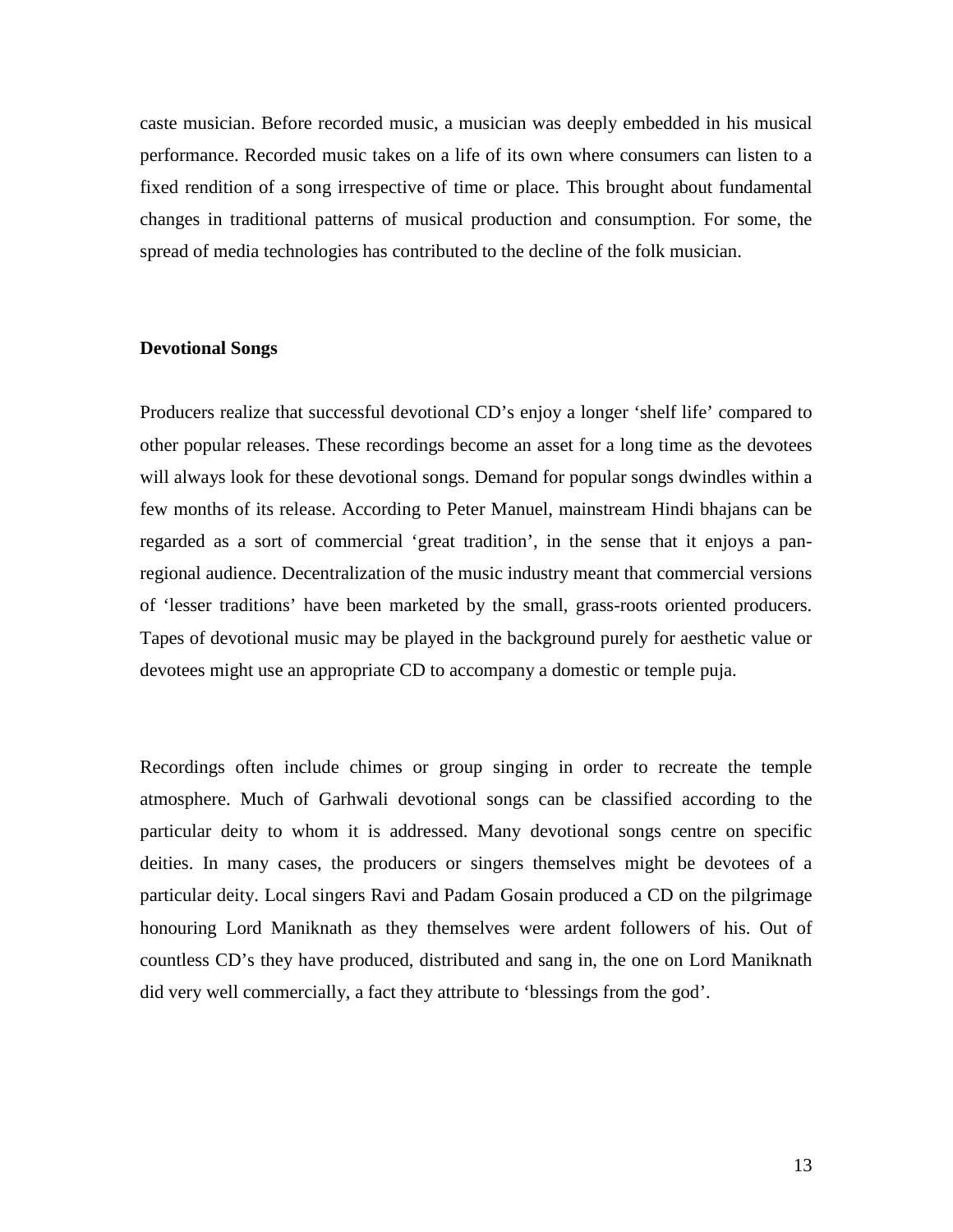With devotional music, it is not clear whether usage of CD's is actually replacing or merely supplementing the live performance. Certain devotional genres are flourishing in live performances because of their popularity in CD's. The practice of hiring famous singers to perform at temples or at a jagar leads to a situation where organizations or temples compete with each other for holding the most frequent or biggest extravaganza. This current popularity shows that perhaps recorded and live performances have are mutually reinforcing each other rather than just competing (Manuel, 2001).

# **Regional Recording industry in Garhwal The business of production, consumption and distribution.**

Individuals have managed to blend both folk and individual material to come up with a standardized musical commodity. This distribution of the commodity depends upon the migrant population and their consumption of the music. While around 15 years back cassettes were the medium of choice, this eventually got replaced by CD's, and now in the era of online piracy, many musicians feel the need to release their music directly online. Businesses associated with production and distribution have suffered the most due to online piracy. As singers go on to sing in stage shows due to an increase in their popularity, their economic interests are barely affected.

Because of the development in media technologies, sales of cassettes and CD's are very low as most people prefer to download the music. In such a scenario, local singers have realized that instead of waiting for an audio company to release the CD or autonomously getting it released by investing somewhere between 1.5-2 lakhs, it makes economic sense to release a song online and wait for the public to catch up. As more people get to know these singers, it is expected that offers for stage shows would also come in.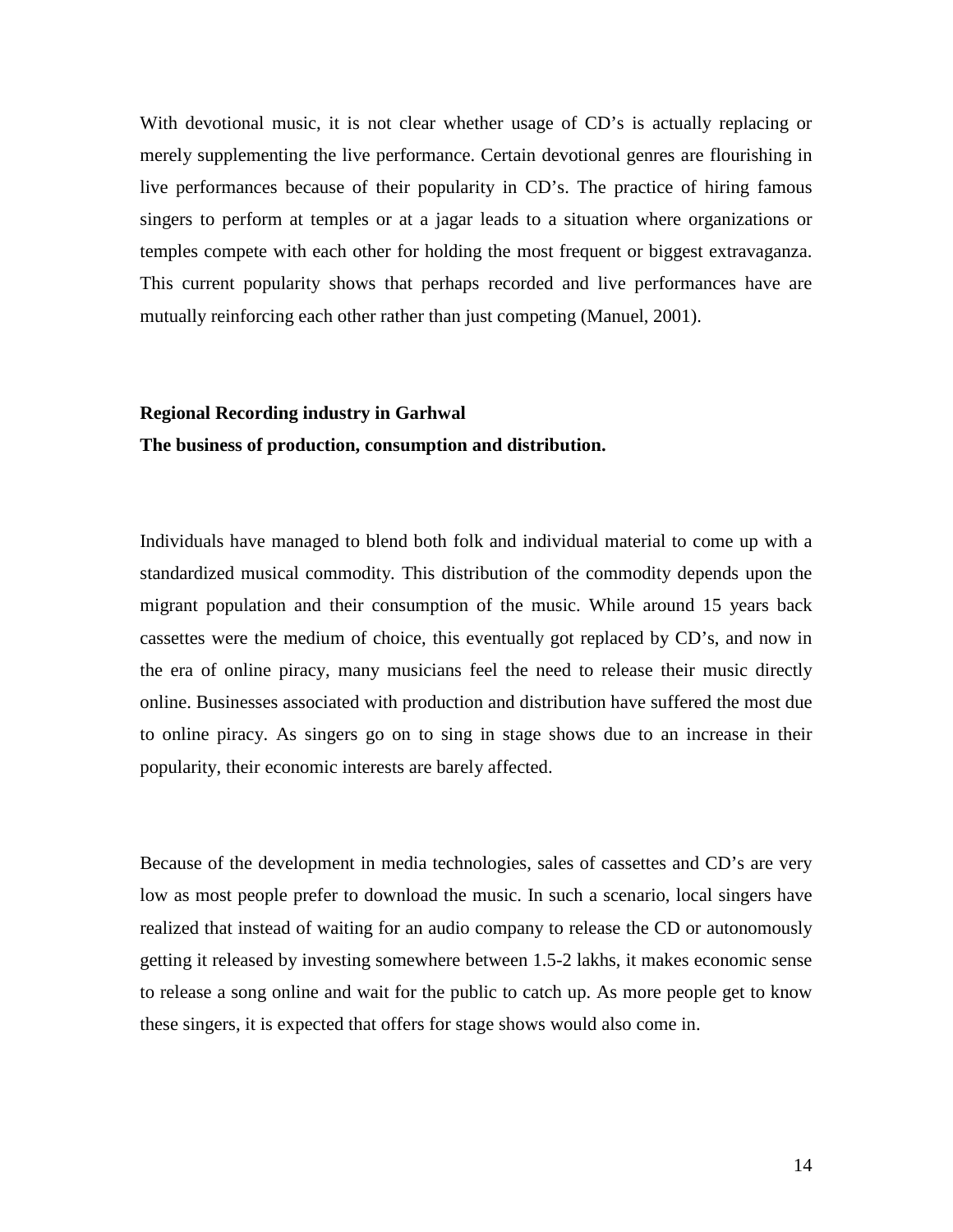The producers from big recording labels are largely non-Uttarakhandis based in plains. There are two prominent Garhwali music production companies and while one is based out of Delhi, the other is based out of Dehradun. There are two different routes emerging for singers take to get their CD's out in the market. The songs are recorded independently using their own capital. This recording is sent to big music producing companies in Delhi and Dehradun as sample. If the companies like what they hear, they invest their own money for the production and distribution. Because of low sales, such companies prefer to work with already established singers to protect their profits. In such a situation, two singers that I met had already released their own CD's by using their own capital.

Getting a decent recording done can cost anywhere between Rs. 3,000- 30,000. Hevalvani, the local community radio also leases out its studio for recording purposes for a sum of R.s 3,000. Over the last couple of months they had already done voice-overs for self-financed local documentaries and recorded songs for some local musicians.

The consumer market is largely made up of migrant population in Delhi, locals and tourists. Many CD distributors admitted that garhwali music CD's were sold relatively well in Delhi compared to Uttarakhand itself. Alongwith greater disposable income, for the Delhi based migrant, buying a CD that represented their culture held more value than simply downloading the songs. For the migrants in cities, these CD's represent a part of their culture. But within Uttarakhand itself, demand had dramatically declined, with people preferring to download songs online. According to Stefan Patrick-Fiol, for consumers of regional popular music, these songs represent their ability to participate in the idea of modernity, but where the signs are regional and localized. Shops that earlier only sold cassettes and CD's now have to participate in a side business to sustain themselves. They were now also selling cellphone hardware or converted their shops into internet cafes. Out of 12 shops that I could identify in New Tehri, Chamba and Buaradi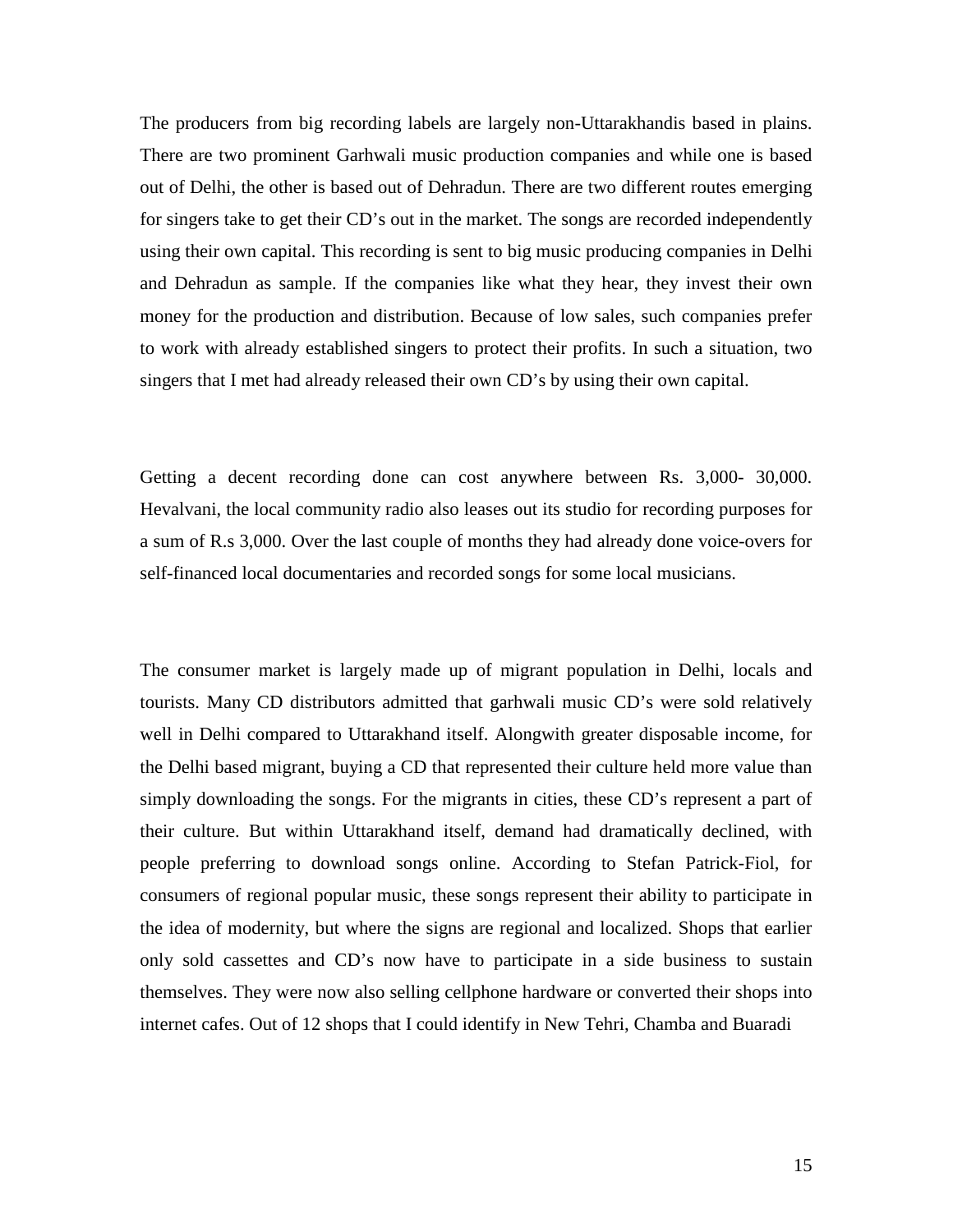that earlier sold only cassettes and CD's, all had to resume some secondary business due to sharp decline in demand because of online downloading.

# **Local singers:**

Dhanraj, a 24 year old recording artist was originally from Pratap Nagar in Tehri. He came from a family that largely practiced agriculture and moved to new tehri to try his luck in singing. As a child he listened to songs by Ramesh Baliyal, Narendra Singh Negi and Chandra Singh Rahi on the family's tape recorder. He decided to try his hand in singing because there was no money in agriculture. "It doesn't rain on time anymore; earlier irrigation was not such a big problem, now there is such a severe shortage. You have to work very hard to get some results in farming. As a child I did a lot of labour on our family fields, but things got even tougher".

He recorded his first song in new tehri at Rama Studio by borrowing R.s 30,000 from people he knew. Producers in Delhi and Dehradun did not pick up his recording and ultimately a local New Tehri based singer/ producer Jyoti Dhobal decided to mass produce the CD under his label, J.P. Music. In his only released CD, 'Ujadi Mukhdi', most of the songs are on women, with subjects ranging from a boy's encounter with a fair skinned girl, to a migrant who misses his wife, to a boy pining after a girl who rejected him. He also included a song about a baddi folk singer who is telling his wife not to dance anymore because men might fall for her. The videos of these songs heavily rely on the traditional imagery of a green-vibrant village and the naïve village belle alongwith traditional Garhwali costumes.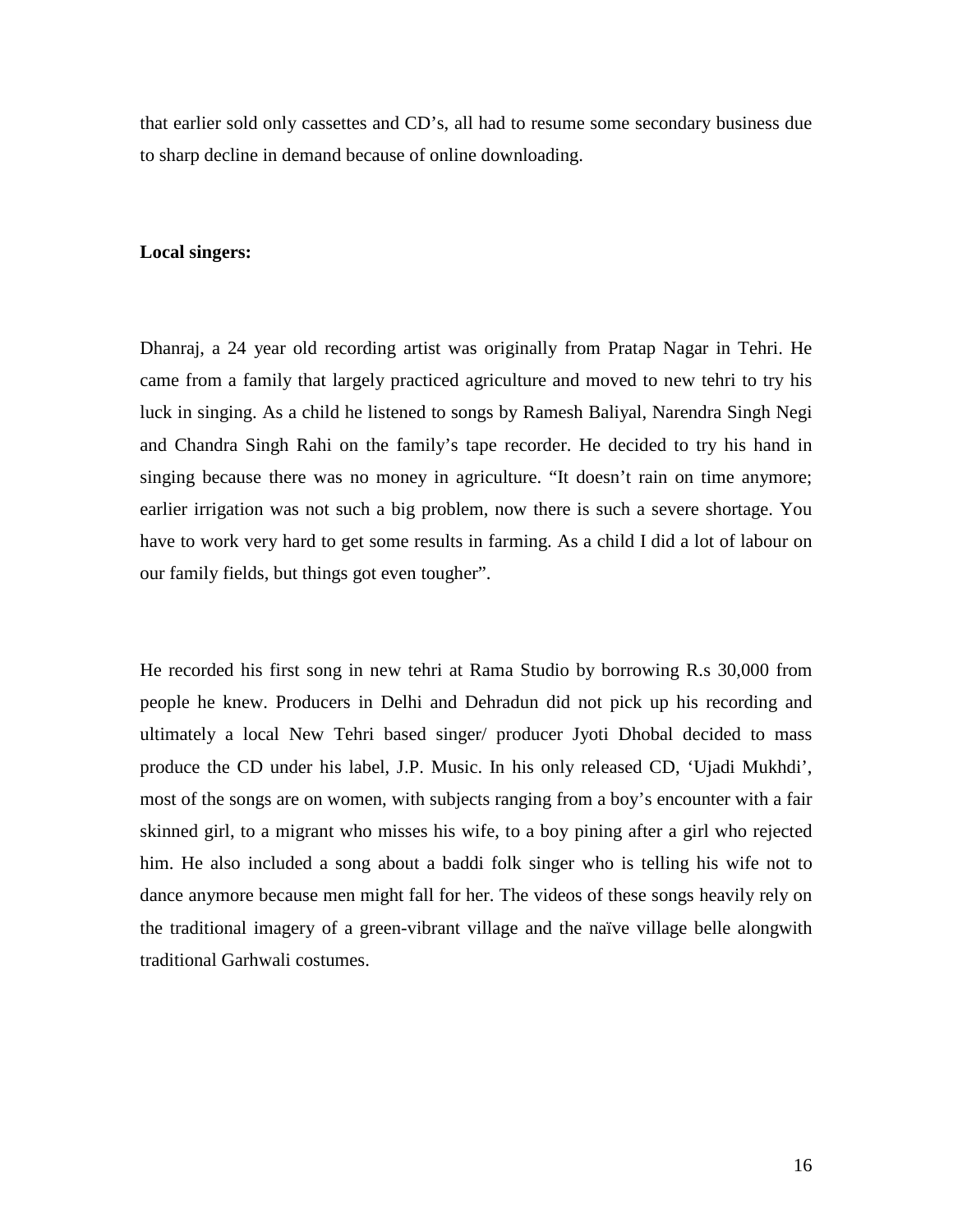For Dhanraj, his music reflected what he saw around him, textually and visually. "I have friends who went through these situations, so I decided to write a song about it. But I also know that they also like fast bollywood songs they can dance to, so I kept the music very 'modern". As there is no money to be made by people purchasing the CD's, he derives his income from stage shows organized in villages and towns during melas or different occasions. With crowd participation ranging from a few hundreds to thousands, Dhanraj sings in around 2-3 stage shows in a month, making between 5,000-7,000 in each show. "We get between 20,000-25,000, but most of that goes into paying my accompanying musicians and other overhead costs. But this is certainly better than doing mazdoori or working in a hotel like my brother."

He found that by ensuring two singing offers every month, he could sustain himself without having to take up a job which he found to be cumbersome. To reiterate his point, he cited a simple analogy. "Earlier in Uttarakhand we used to have small roads, you didn't need cars for them. Now we have newer, bigger roads. You need a car or a bus to cover the same area, you can't walk on those roads. I walked a lot as a kid, but now if I can find easier way, why shouldn't I take it?

While Dhanraj was vague on the subject of caste, he admitted to me that he came from a lower caste in his village Katoli, in Pratap Nagar. He talked about while earlier each caste had its own occupational role, now people in his village were looking for a way out to improve their economic position, thereby hoping to improve their social position as well. Improved social position is also the reason why he liked performing in Delhi hotels. "When we go for stage shows in Delhi, they give us more importance and respect. There are foreigners and garhwali migrants who show a keen interest in our songs".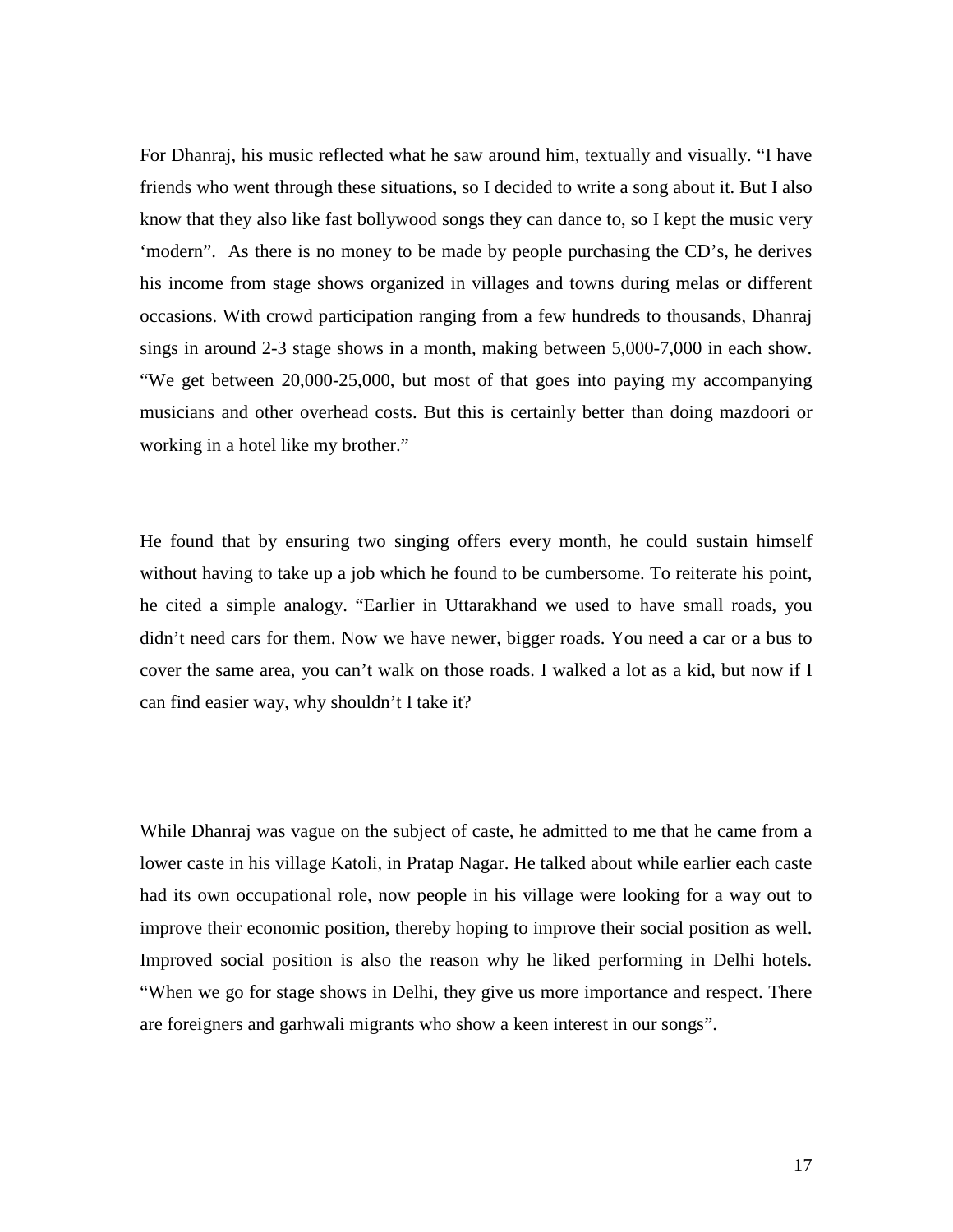Dhanraj considered Gajender Rana to be one his influences because of how he popularized more 'modern' Garhwali music. "In the beginning when the trend of DJ's started in Uttarakhand, they used to primarily play Hindi, Punjabi or English songs. After Gajender Rana and others took out more fast paced songs with modern beats, younger people started listening to more and more garhwali music". For him Gajender Rana's songs were more open ended and easier to understand than compared to Narendra Singh Negi's.

"With Negi Ji's songs you have to think what he is trying to say. People are leaving villages, many don't understand the context behind certain terms which are very specific to village life".

After the popularity of Narender Singh Negi and his political songs, I met at least 2 musicians who were planning on writing more politically inclined songs. This bears no relation to their own taste in music, but found it to be a new 'avenue' which they hadn't explored and which had become very lucrative in the past couple of years. Either they were still in the process of writing these songs, or had started to sing more folk and political songs in their stage shows. This meant that apart from offers to perform at weddings or melas, a more lucrative market comprising of the migrant population based in Delhi or abroad had also opened up for them, apart from the well-to-do resorts and hotels in the area which require a more 'culturally intensive' performance for the tourists.

In fact the only music school in the area had been funded by a popular resort with whom the artists had a tie-up concerning performances. This school is run by two upper caste Brahmin siblings, Ravi and Padam Gosain who themselves are local singers and producers.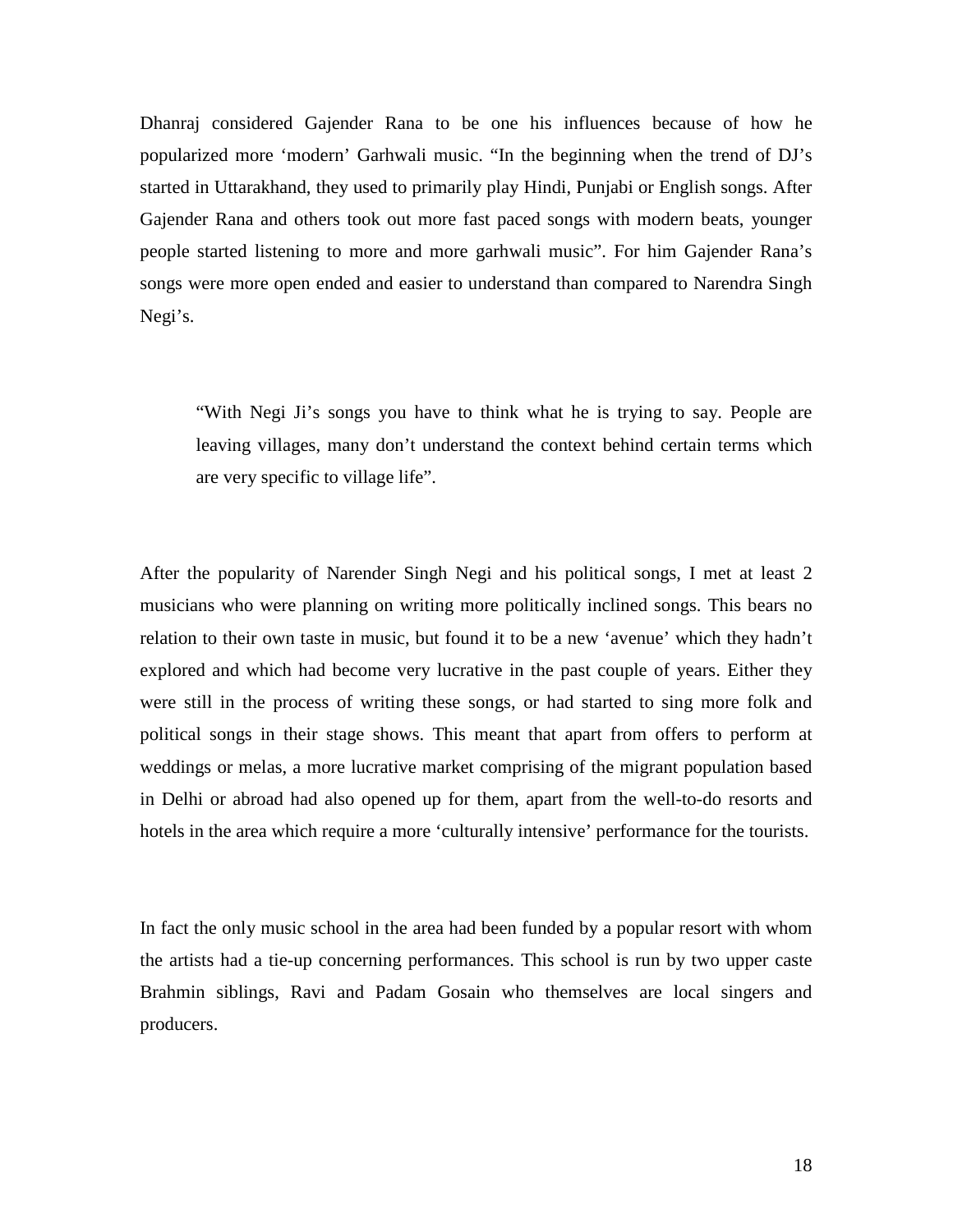Apart from being invested in production and distribution of CD's and VCD's, they opened up a music school where both children and adults are trained. But a big part of their income is derived by participating in pre-planned cultural stage shows which comprise of folk and cultural songs. As these songs are in Garhwali, a three-way translation process occurs.

There are two translators on stage. After each stanza the first one translates it into Hindi, and then the second person translates it into English if it is an international audience. Such a cultural extravaganza is a part of the markatetability of any local resort or hotel. This has meant that the context behind the folk songs has now changed. Folk songs which were earlier restricted to women, particular castes, seasons or festivals, now come to occupy centerstage as an artistic performance.

Ravi and Padam Gosain received training in classical music during their 12 year long stay in Delhi. Their biggest concern is that younger singers like Dhanraj are not trained in the art of music and are responsible for churning out songs that are creating an image among people that Garhwali identity is something to be ashamed of, or as in their words, "they have cheapened our language and culture. That's why people don't want to admit that they listen to garhwali songs, eventhough they do." For Padam Gosain, Narendra Singh Negi and songs which are 'attached to the soil" were the biggest influence. But interestingly enough the earlier repertoire of their songs was very much 'populist' in nature. In my first interview with Ravi Gosain, he admitted that they had changed what sort of songs they wrote and performed after seeing the popularity of Narendra Singh Negi. "People at Hevalvani introduced us to some local NGO's. They organize cultural events and were looking for singers who could sing more traditional songs. With these new singers you cannot separate one singer from the next. We realized that singing our more traditional songs would distinguish us from the crowd".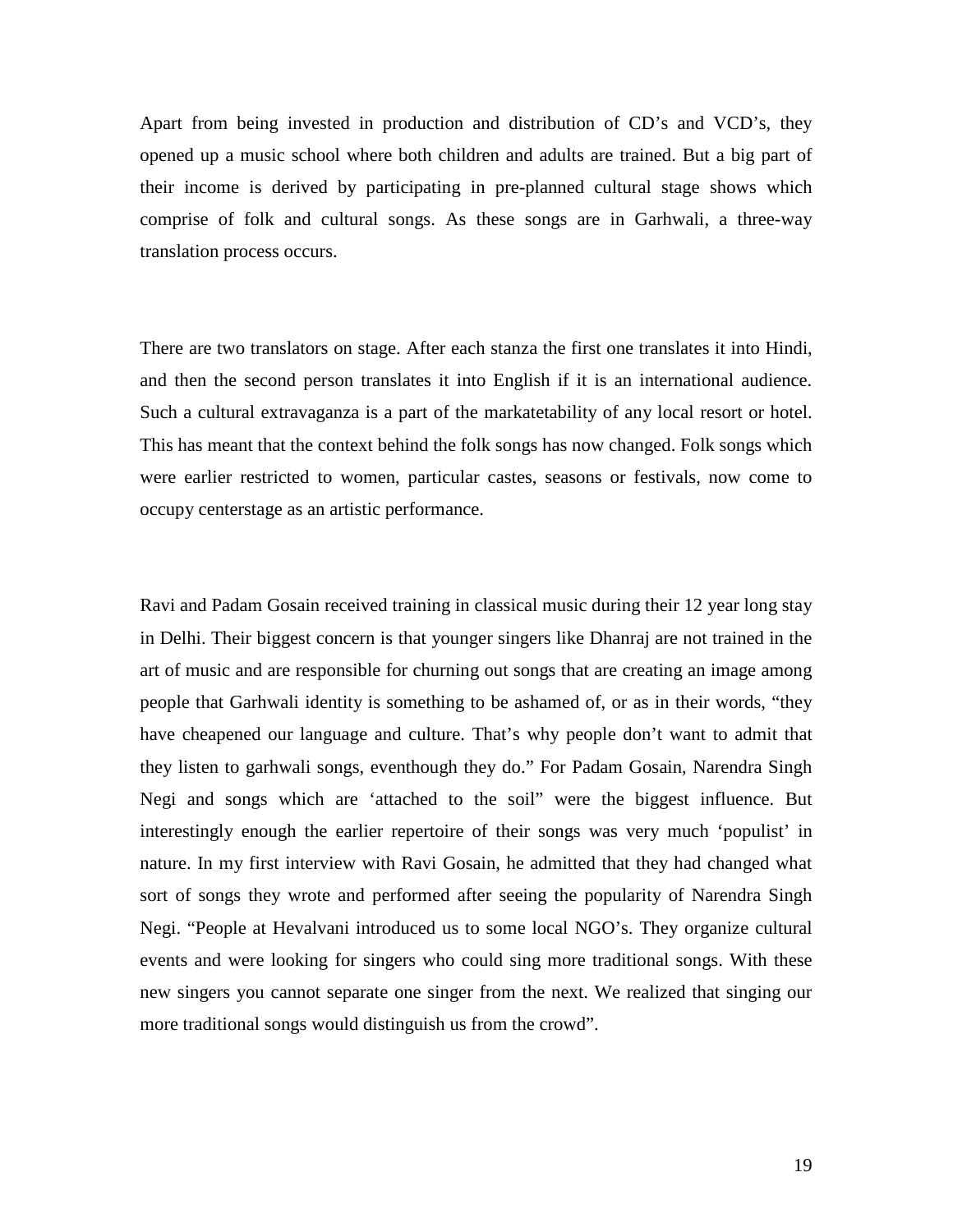This also meant that by singing more 'cultural' songs, they have done well compared to other singers who are largely limited to singing in village stage shows. "Our audience comprises of economically well-off tourists, domestic and foreign". This meant better money and more offers to perform in stage shows.

### **Music and hegemony: gender and caste**

More active role of certain forms of media can result in perpetuation of interests of certain group interests (Manuel, 2001). Similarly, influence of media technologies in regional music in Uttarakhand helped in entrenching power and influence of certain groups. Women play a marginalized role in the recording industry and there has been a usurpation of songs earlier sung exclusively by women or lower castes by male, upper caste musicians. The close ties of regional popular music to folk music provides raw material for songs, but we also see a transformation in the nature of performance itself. Many forms of music that are gender and caste specific in terms of performers have now come to be recorded by male, upper-caste singers. Women's music is related to work, weddings, birth, seasons and other occasions. There have also been songs performed by women of lower castes for male audiences. As new technologies have led to a diversification of genres, one expects that music created by women might have its own niche in the market. This is not so. On the whole, female singers in the recording industry primarily sing duets or have solo songs in CD's of male singers. Meena Rana, a prominent singer from the industry who by her own estimate has sung more than 11,000 songs for 2,000 albums or more in languages like Garhwali, Kumaoni, Jaunsari, Jaunpuri, Bhojpuri, Rajasthani, Kargali, Balti and in Hindi since 1993, came out with her first solo album, Chandra only in the year 2010.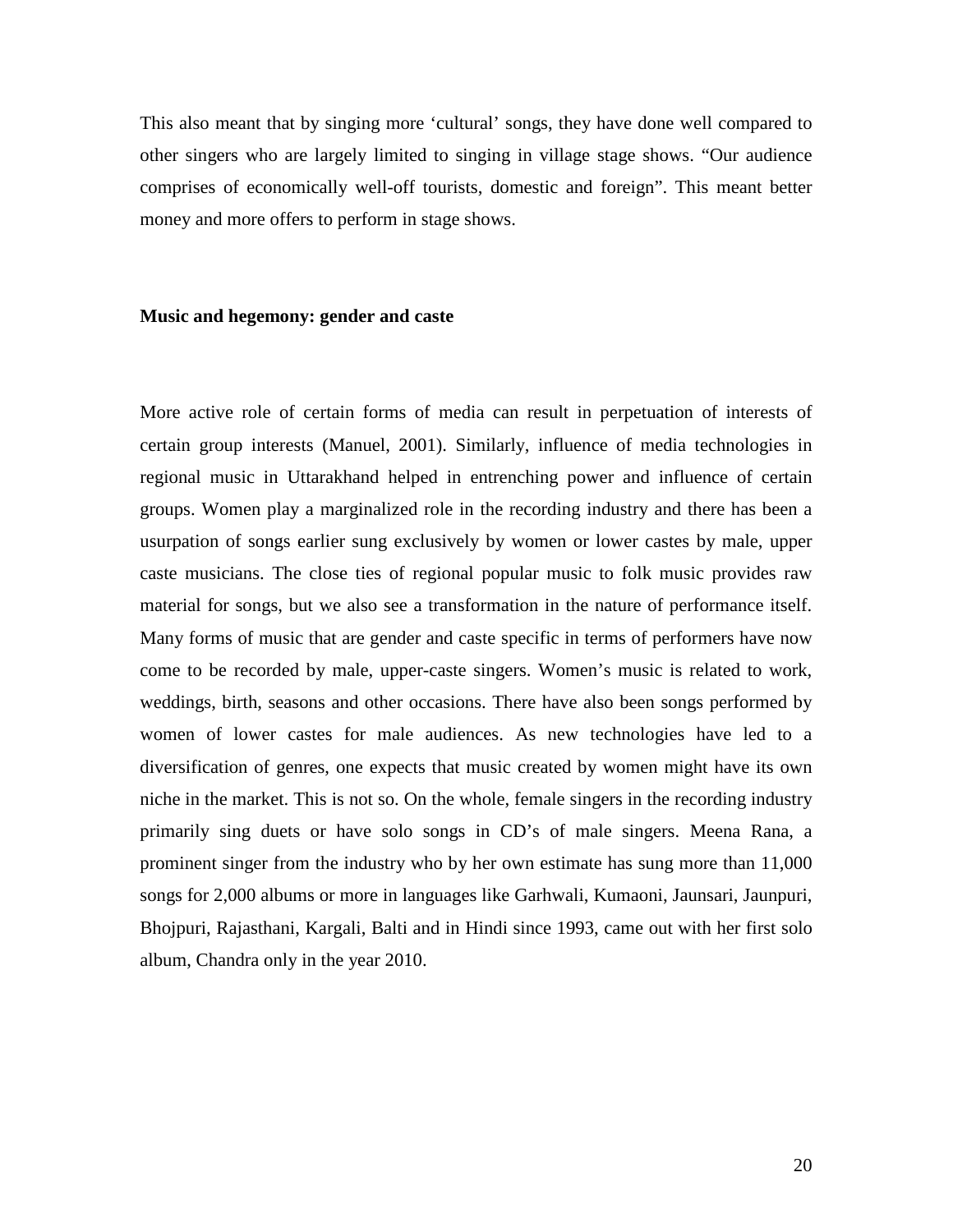Narendra Singh Negi sings songs that are largely folk. Over the past couple of years, he has started to sing songs that were earlier exclusively reserved either women or lower castes—such as Bajuband, Jagars, Mangal Geet, songs sung by Ghasiyaris (women who collect grass). According to Stefan Patrick-Fiol, what ends up being created and recorded is a standardized version of mangal geet and other folk songs. Jagariya are largely lower caste village ritual performers who largely lead possession ceremonies through their music. There are two types of jagars—one invoking blessings of a devi or a devta, the other communicating with the ghost of a dead person. While jagariyas are not caste musicians like Aujhis and Baddis, they are mostly Shipkars. Jagar music has now been transformed from a primarily ritual music, to being one of the biggest selling genre of CD's in Uttarakhand. There has been a transformation of jagar music with high caste musicians adapting a standardized jagar for their CD's. Two famous jagar musicians from different caste – Narender Singh Negi who is a rajput and from a traditionally nonmusic performing caste; and Pritam Bhartwan, a scheduled caste whose ancestors sang jagars as a profession show us how VCD's depicting jagar is an example of mass produced devotional videos and songs.

In my interviews with respondents across age and class groups, everyone cited Negi as one of the most influential singers. For many, his songs come to embody the culture, tradition and present day society in Uttarakhand. Considered to be a poet and singer par excellence, the lyrics of his songs talk about social conditions, politics, aspirations and disappointments of Uttarakhandis. During the 90's, his political songs inspired people to take part in anti-dam movement and also during the statehood agitations. His song, Nauchani Narayana is a sarcastic comment on politicians in Uttarakahnd, specially directed at former Uttarakhand Chief Minister N.D. Tiwari who has been embroiled in allegation of corruption and impropriety. Referring to N.D. Tiwari as "naughty narayana", Negi sang the song in a traditional Jagar style. He has pioneered the use of 'jagar' style to make political statements. Traditionally jagars are sung by jagariyas to the sound of dhol-damau and thali. It builds up a crescendo in which some members of the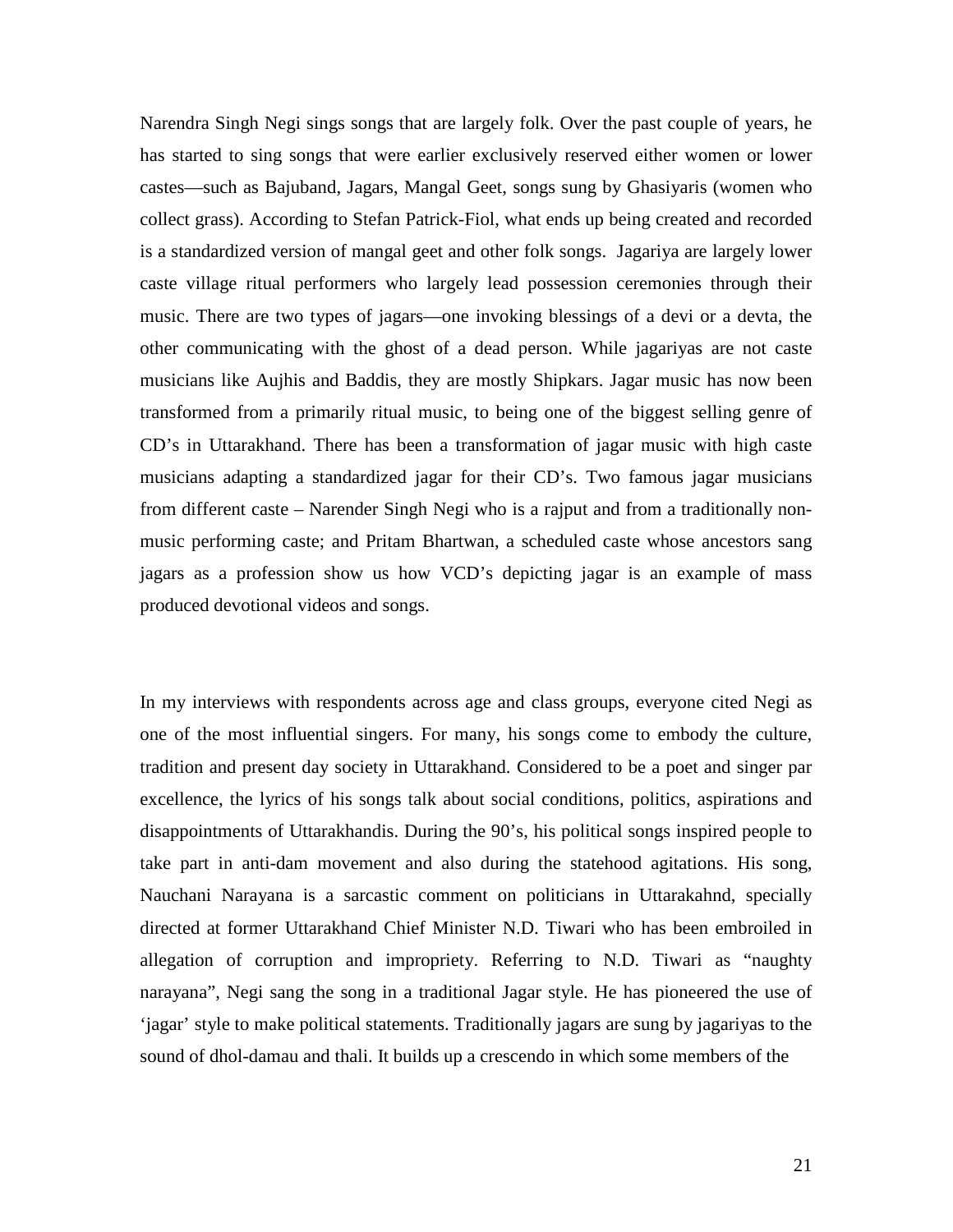audience come to be possessed. He has adopted a similar technique of many of his political and social songs.

## **Nauchani Narayana**

Though long opposing the demand for a separate state, the seat of power was too attractive to resist. The perks you give to VIP's are like offerings given to deities You allow the looting of state treasury,You solve the problems of those that flatter you. How far can an old man carry the future of Uttarakhand?

In the plains of Dehradun the court is established In an imitation capital, an army of couriers enjoy their wealth.

Because of this open criticism of state's senior leadership, Narendra Singh Negi found himself the center of controversy after the release of this song. The state made attempts to censor the song by preventing any live performance of the song and by raiding offices of the distributors. Though the song's main focus was on N.D. Tiwari, it spoofed the general political class in Uttarakhand. Not so surprisingly, even after almost six years since its release, Nauchani Narayana is still selling copies of the CD every day. Its popularity shows no sign of waning and during my interviews was cited by young and the old alike as one of their favourite songs.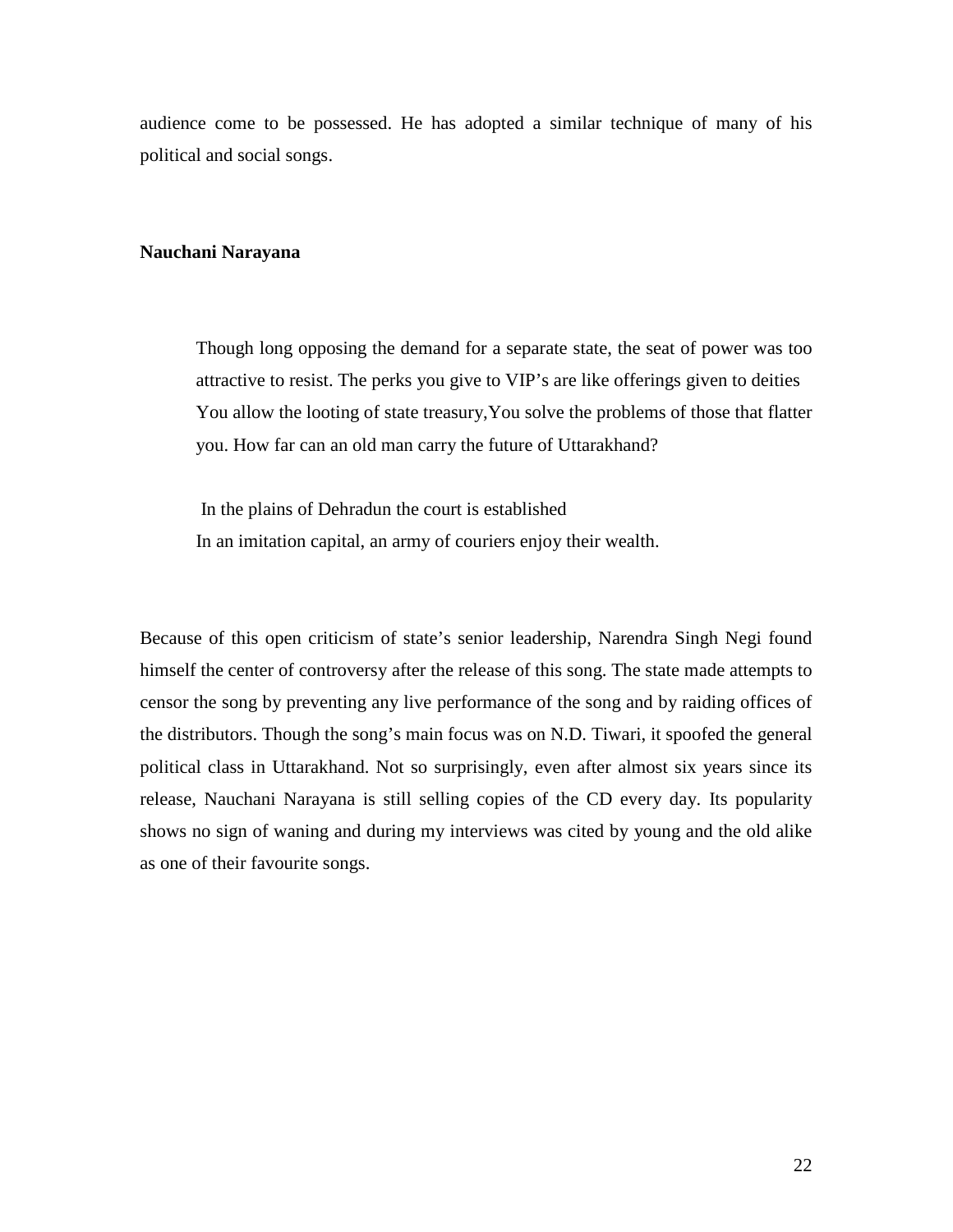## **Conclusion:**

The new technologies with their localized ownership and control present us with possibilities for new and diverse forms of expression. Another view posits mass media as a manipulative instrument that favours those who due to their power and resources control the media and are least likely to question the existing power relations (Manuel, 2001). But it can be a contested territory where hegemonic and oppositional values can engage each other (Manuel, 2001). In the case of Garhwali popular music, it can be seen as a site for negotiation and mediation of traditional/modern, city/countryside, male/female etc.

There is a complicated interplay between caste and gender that lies behind production of regional songs in Uttarakhand. There is a significance of locality and cultural identity in garhwali popular music and the popularity of music can largely be attributed to i) promotion of songs by local musicians, ii) easy access to songs, iii) allocation of time slots for garhwali music in local channels or emergence of local music channels in the lines of MTV specially devoted to garhwali songs, iv) concert opportunities for local musicians and v) garhwali migrant population in cities.

The issue of song ownership is a complicated one. As one musician said to me, "folk songs are called lok-git because they belong to people. We don't know who wrote them and when". Thus, appropriation of these songs by high-caste musicians is something which cannot be helped. The wide spread accessibility of different media technologies has done a restructuring and reorientation of the music industry to a certain extent. From one perspective it might be assumed that dominant social groups have unprecedented access, representation and control of mass media.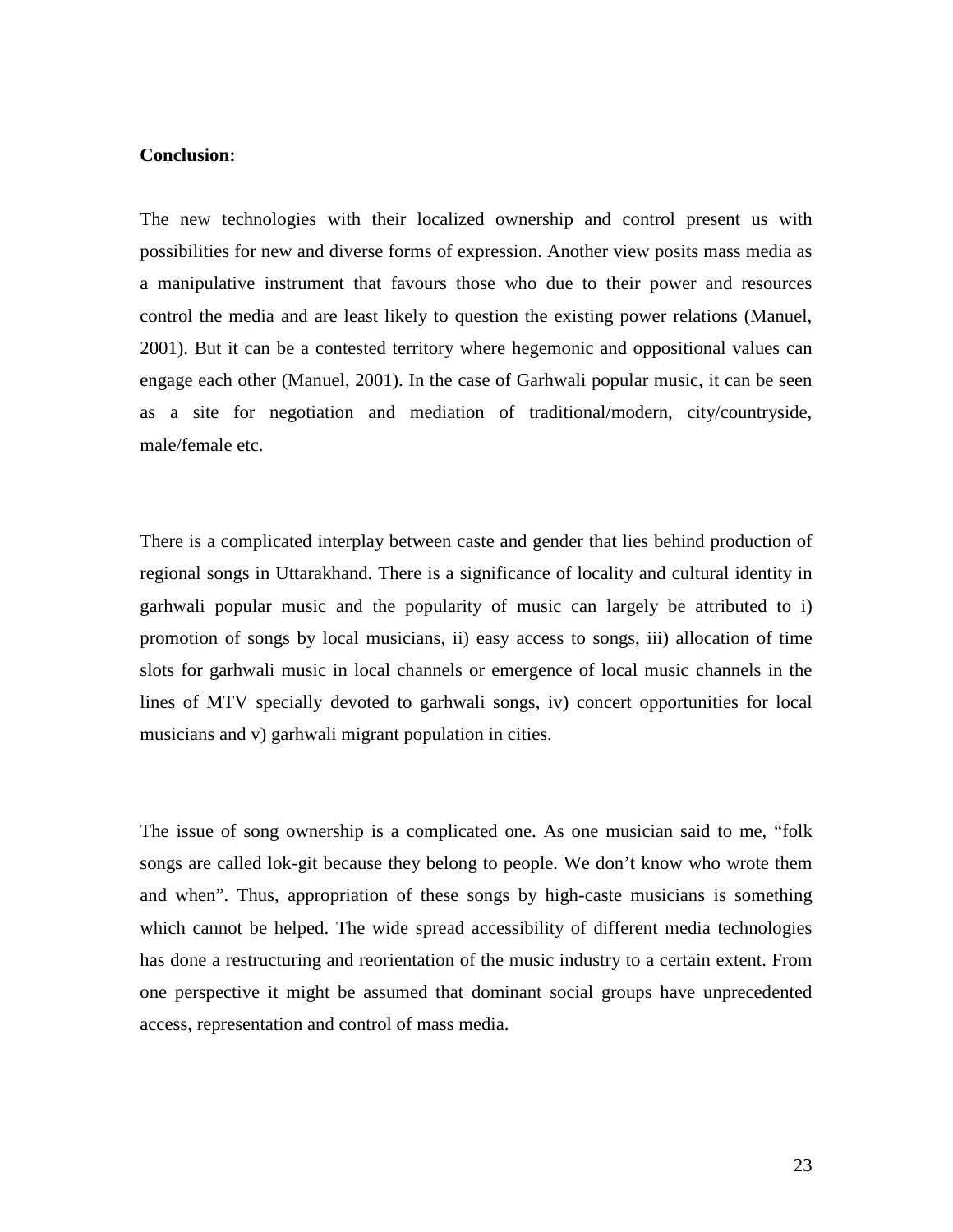But the low expense of some of these technologies, especially songs which can be downloaded and transferred to phones, has creates a medium whose low expense makes it conducive to localized grassroots control and corresponding diversity of content. In the specific context of Uttarakhand, instances where lower caste musicians have had access to recording technologies, they have been to improve their economic situation by an increase in their negotiation abilities due to the access to a bigger consumer market. For lower caste musicians spatially limited to villages, it offers an opportunity to move beyond the limited village structure and showcase their music as an 'artistic performance' through CD's and stage shows in towns and cities. It is this movement of folk and traditional songs from context specific scenario of rituals and auspicious occasions to a stage performance that upper caste male musicians are able to tap into, thus transforming the very nature of these songs.